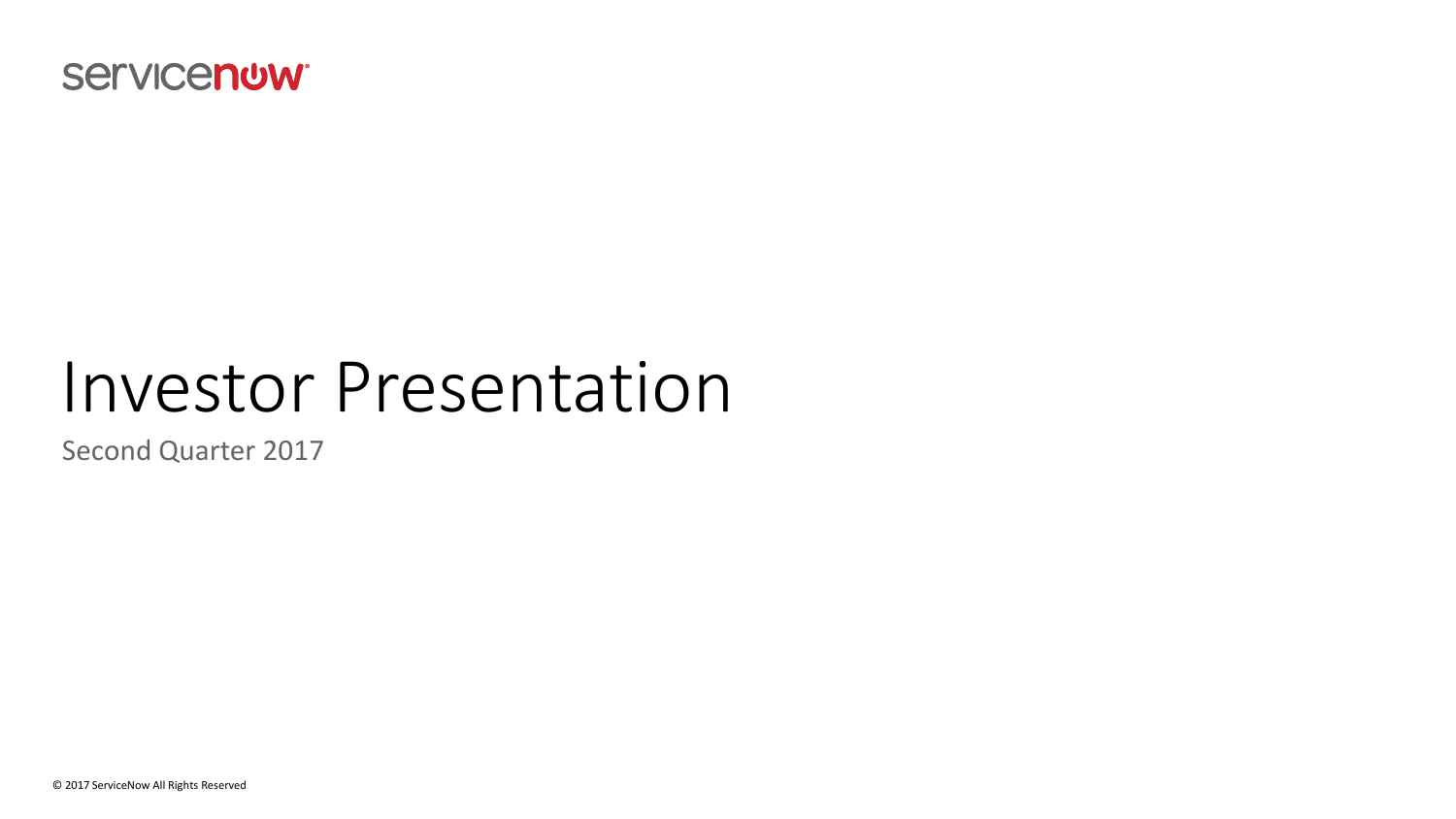# Safe Harbor and Other Information

This presentation contains "forward‐looking" statements that are based on our management's beliefs and assumptions and on information currently available to management. We intend for such forward‐looking statements to be covered by the safe harbor provisions for forward‐looking statements contained in the U.S. Private Securities Litigation Reform Act of 1995. Forward‐looking statements include information concerning our possible or assumed strategy, future operations, financing plans, operating model, financial position, future revenues, projected costs, competitive position, industry environment, potential growth opportunities, potential market opportunities, plans and objectives of management and the effects of competition on our business.

Forward-looking statements include all statements that are not historical facts and can be identified by terms such as "anticipates," "believes," "could," "seeks," "estimates" (including, without limitation, financial estimates denoted with an "E," such as FY17E), "targets," "guidance," "expects," "intends," "may," "plans," "plans," "predicts," "prospects," "projects," "should," "will," "would" or similar expressions and the negatives of those terms, although not all forward‐looking statements contain these identifying words.

Forward-looking statements involve known and unknown risks, uncertainties and other factors that may cause our actual results, performance or achievements to be materially different from any future results, performance or achievements expressed or implied by the forward-looking statements. We cannot guarantee that we will achieve the plans, intentions, or expectations disclosed in our forward‐looking statements, and you should not place undue reliance on our forward‐looking statements.

Forward-looking statements represent our management's beliefs and assumptions only as of the date of this presentation. We undertake no obligation, and do not intend, to update these forward-looking statements, to review or confirm analysts' expectations, or to provide interim reports or updates on the progress of the current financial quarter. Further information on these and other factors that could affect our financial results are included in the filings we make with the Securities and Exchange Commission (the "SEC"), including those discussed in our most recent Annual Report on Form 10-K and Quarterly Report on Form 10-Q.

This presentation includes certain non-GAAP financial measures and the corresponding growth rates as defined by SEC rules. For additional information, see the slide titled "Statement Regarding Use of Non-GAAP Financial Measures." Terms such as "Annual Contract Value," "Average Contract Term," "Renewal Rate," and "G2K Customer" shall have the meanings set forth in our filings with the SEC.

The information in this presentation on new products, features, or functionality is intended to outline our general product direction and should not be relied upon in making a purchasing decision. The information on new products, features, and functionality is for informational purposes only and shall not be incorporated into any contract. The information on new products, features, and functionality is not a commitment, promise, or legal obligation to deliver any material, code or functionality. The development, release, and timing of any features or functionality described for our products remains at our sole discretion.

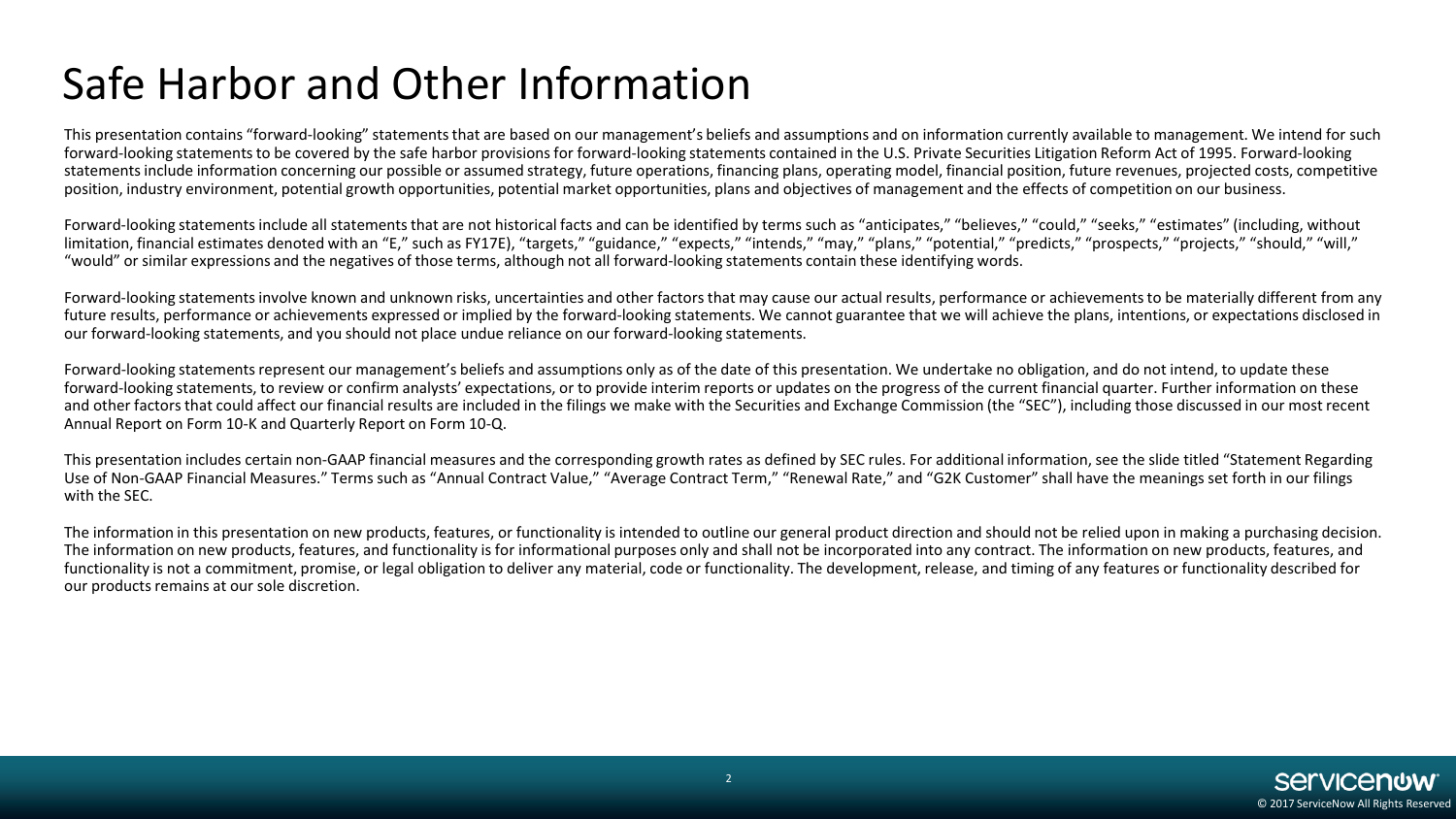# Statement Regarding Use of Non-GAAP Financial Measures

We report non-GAAP financial measures in addition to, and not as a substitute for, or superior to, financial measures calculated in accordance with GAAP.

We present revenues adjusted for constant currency and corresponding growth rates to provide a framework for assessing how our business performed excluding the effect of foreign currency rate fluctuations. To present this information, current period results for entities reporting in currencies other than U.S. Dollars are converted into U.S. Dollars at the exchange rates in effect during the prior period presented, rather than the actual exchange rates in effect during the current period. We believe the presentation of revenues adjusted for constant currency facilitates the comparison of revenues year-over-year.

We believe billings is a useful leading indicator regarding the performance of our business. We present subscription billings, professional services and other billings, and total billings, and corresponding growth rates, as the applicable revenue plus the applicable change in deferred revenue as presented or derived from the statement of cash flows. While we typically bill customers annually for our subscription services, customers sometimes request, and we accommodate, multiyear billings, which are billings with durations in excess of the typical 12 month term. Accordingly, to facilitate greater comparability in our billings information, we further present billings adjusted for constant billings duration, in addition to adjusting for constant currency. To present this information, we adjust subscription billings and total billings for constant currency as described above, and adjust for constant duration by replacing the portion of multiyear billings in excess of twelve months during the current period with the portion of multiyear billings in excess of twelve months during the prior period presented. We also present professional services and other billings and corresponding growth rates adjusted for constant currency as described above.

Our non-GAAP presentation of gross profit, income from operations and net income measures exclude stock-based compensation expense, amortization of debt discount and issuance costs related to the convertible senior notes, amortization of purchased intangibles, legal settlements, business combination and other related costs, and the related income tax effect of these adjustments. We believe the presentation of operating results that exclude these non-cash or non-recurring items provides useful supplemental information to investors and facilitates the analysis of our operating results and comparison of operating results across reporting periods.

Free cash flow, which is a non-GAAP financial measure, is calculated as net cash provided by (used in) operating activities plus cash paid for legal settlements, reduced by purchases of property and equipment. Free cash flow margin is calculated as free cash flow as a percentage of total revenues. We believe information regarding free cash flow and free cash flow margin provides useful information to investors because it is an indicator of the strength and performance of our business operations. However, our calculation of free cash flow and free cash flow margin may not be comparable to similar measures used by other companies.

The company encourages investors to carefully consider its results under GAAP, as well as its supplemental non-GAAP information and the reconciliation between these presentations, to more fully understand its business. Please see the tables included at the end of this presentation for the reconciliation of GAAP and non-GAAP results.

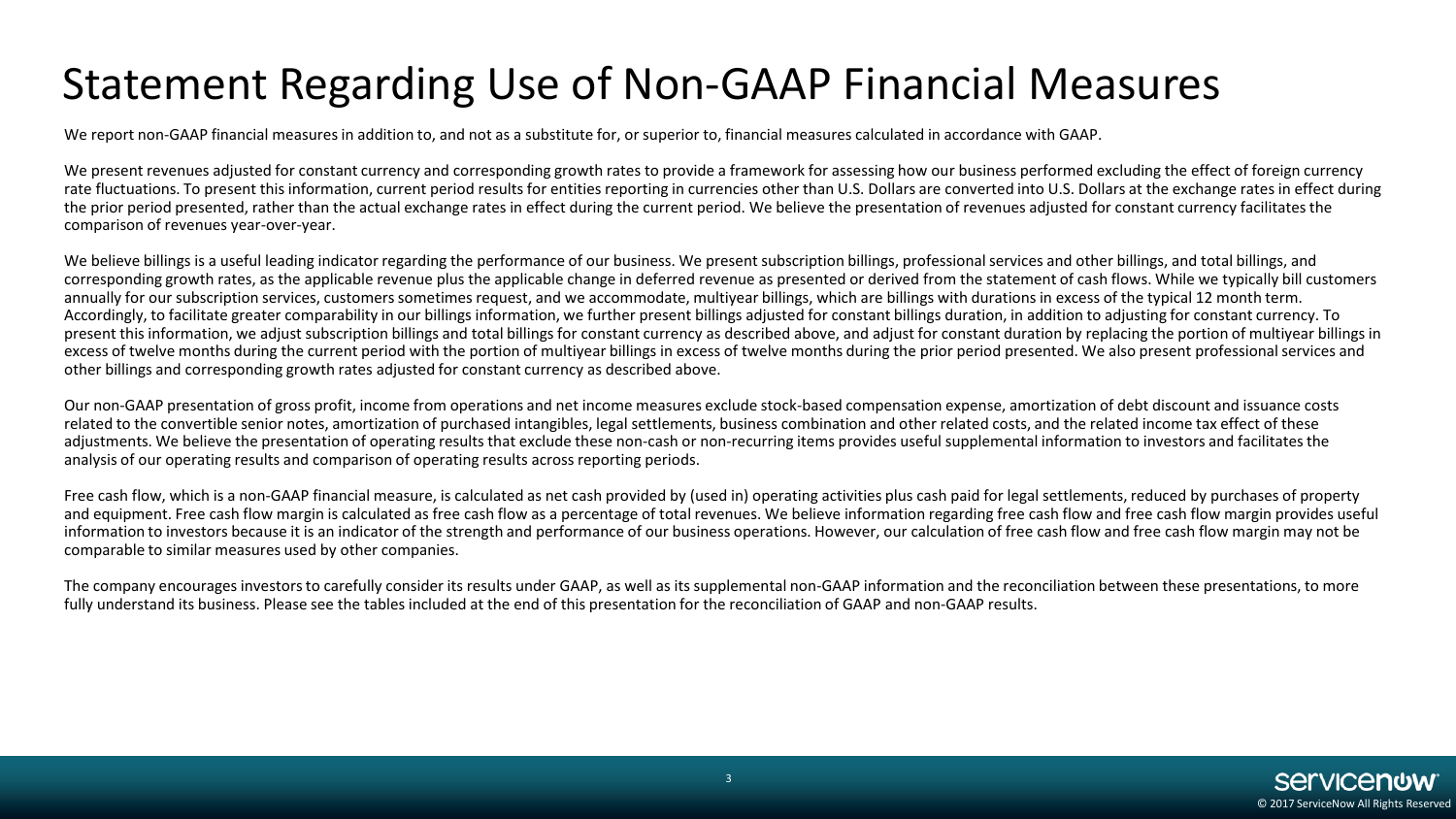# Work at Lightspeed



FY09 FY10 FY11 FY12 FY13 FY14 FY15 FY16 FY17E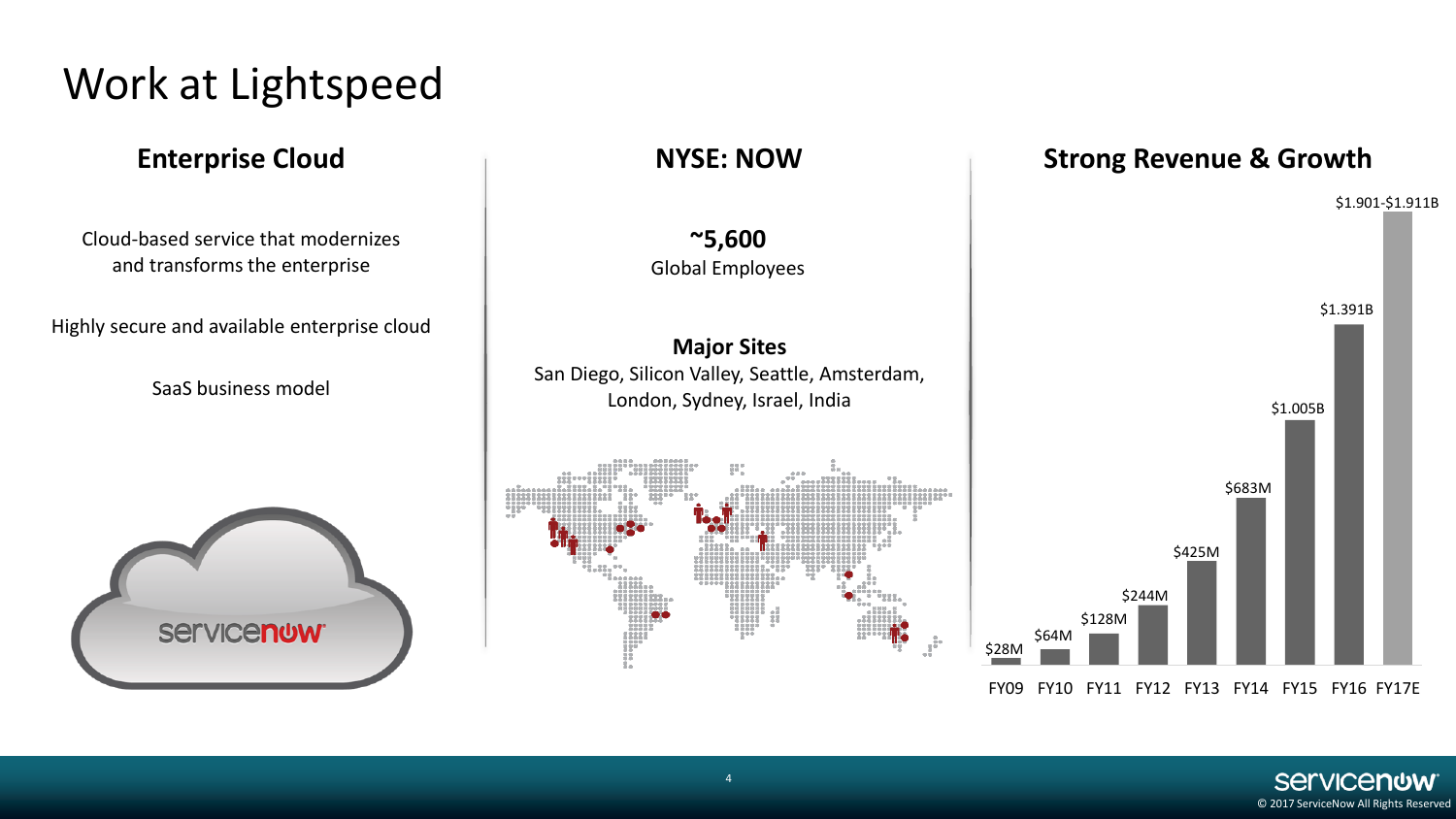#### 5 **Subscription**  $$402$   $$4$   $$5$   $$411$ **PS & Other**  $$59$  \$0  $$2$  \$61 **Total**  $$461$   $$4$   $$7$   $$472$ **Q2-17 Revenue**  $(SM)$  Guidance Midpoint<sup>(1)</sup> Currency Impact<sup>(2)</sup> Duration Impact<sup>(3)</sup> Remaining Difference Actual Results (3)  $$446$   $$4$  \$0 \$7 \$457 \$48 \$0 \$0 \$48 \$494 \$4 \$0 \$7 \$505 **Q2-17 Non-GAAP Billings(4)** (4) Billings figures are calculated on a non-GAAP basis. See appendix for reconciliation of non-GAAP financial measures.

#### Currency and Duration Impact Compared to Previously Issued Guidance

(1) Refers to previously issued financial guidance dated 4/26/17.

(2) Represents the impact of currency exchange rate fluctuations between the actual average rates in the period compared to the rates as of 3/31/2017 assumed in previously issued guidance, for entities reporting in currencies other than U.S. Dollars.

(3) Represents the impact of billings greater than 12 months in excess of guidance assumptions.

Note: Numbers rounded for footing purposes.

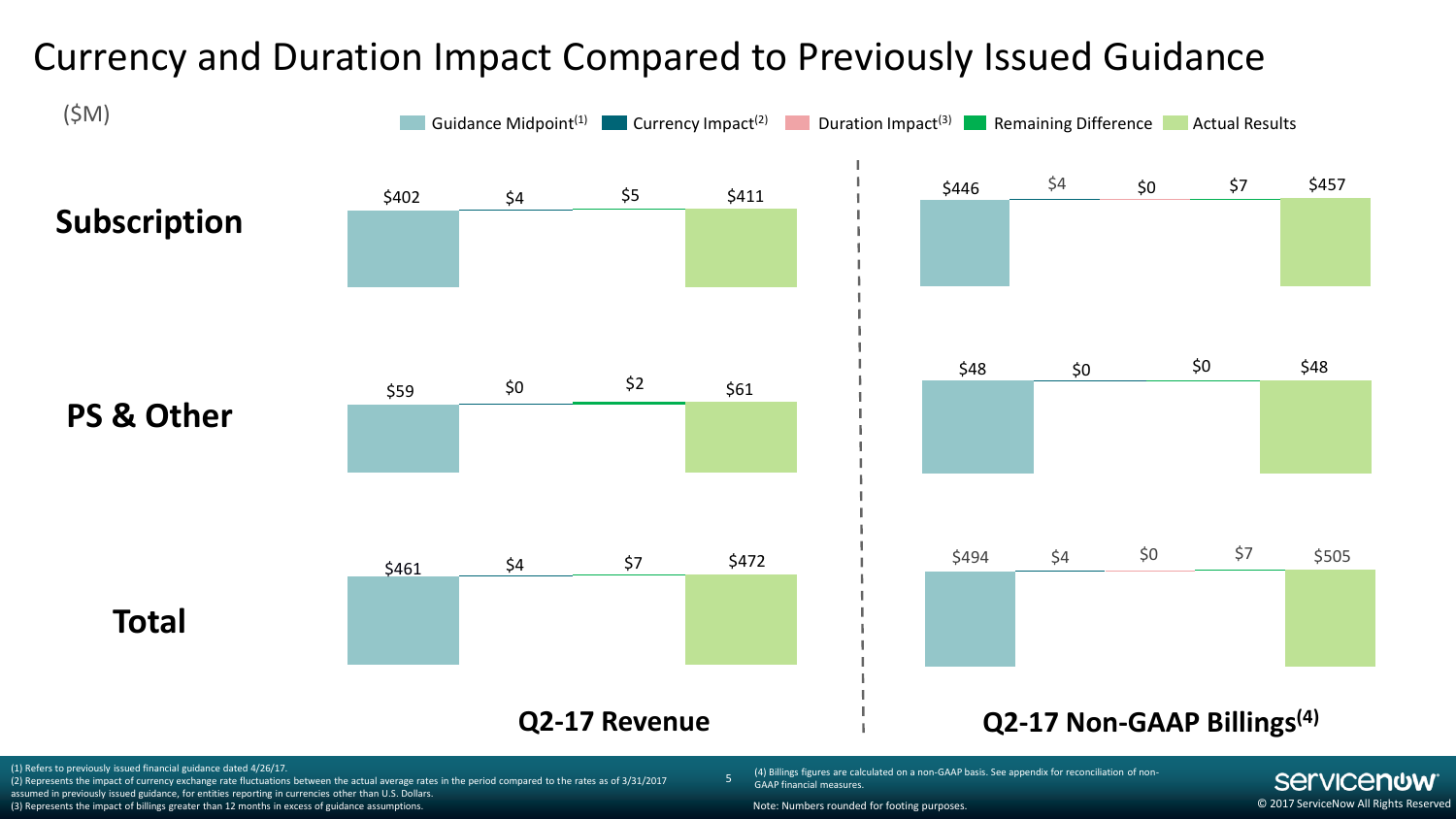#### Year-Over-Year Revenue Growth…



6

(1) Adjusted revenue growth figures are calculated on a non-GAAP basis. See appendix for reconciliation of non-GAAP financial measures. Current period results for entities reporting in currencies other than U.S. Dollars are converted into U.S. Dollars at the exchange rates in effect during the prior period presented, rather than the actual exchange rates in effect during the current period.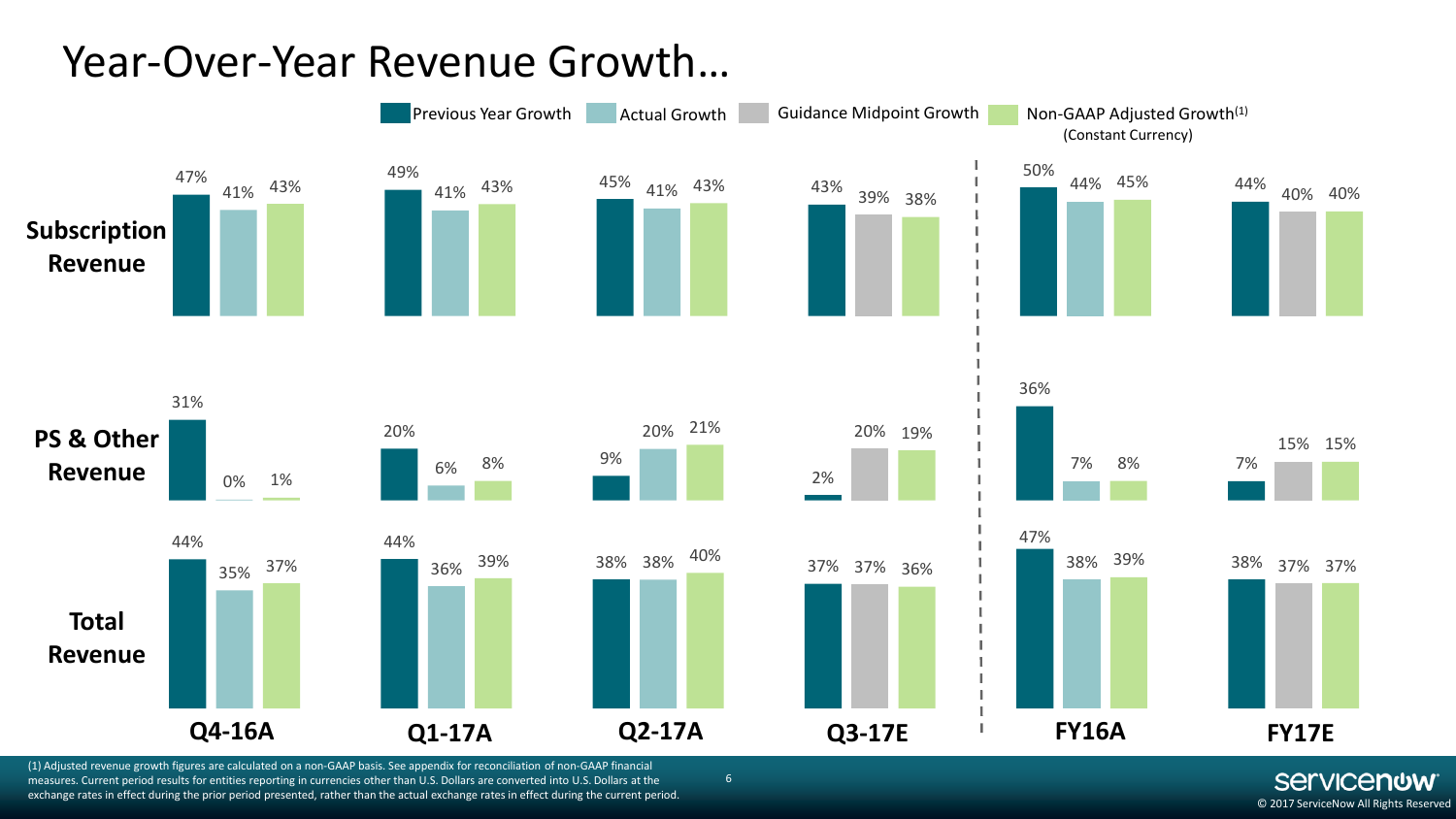### …Currency Impact to Year-Over-Year Revenue Growth



(1) Current period results for entities reporting in currencies other than U.S. Dollars are converted into U.S. Dollars at the exchange rates in effect during the prior period presented, rather than the actual exchange rates in effect during the current period. (2) Adjusted revenue and growth figures are calculated on a non-GAAP basis. See appendix for reconciliation of non-GAAP financial measures.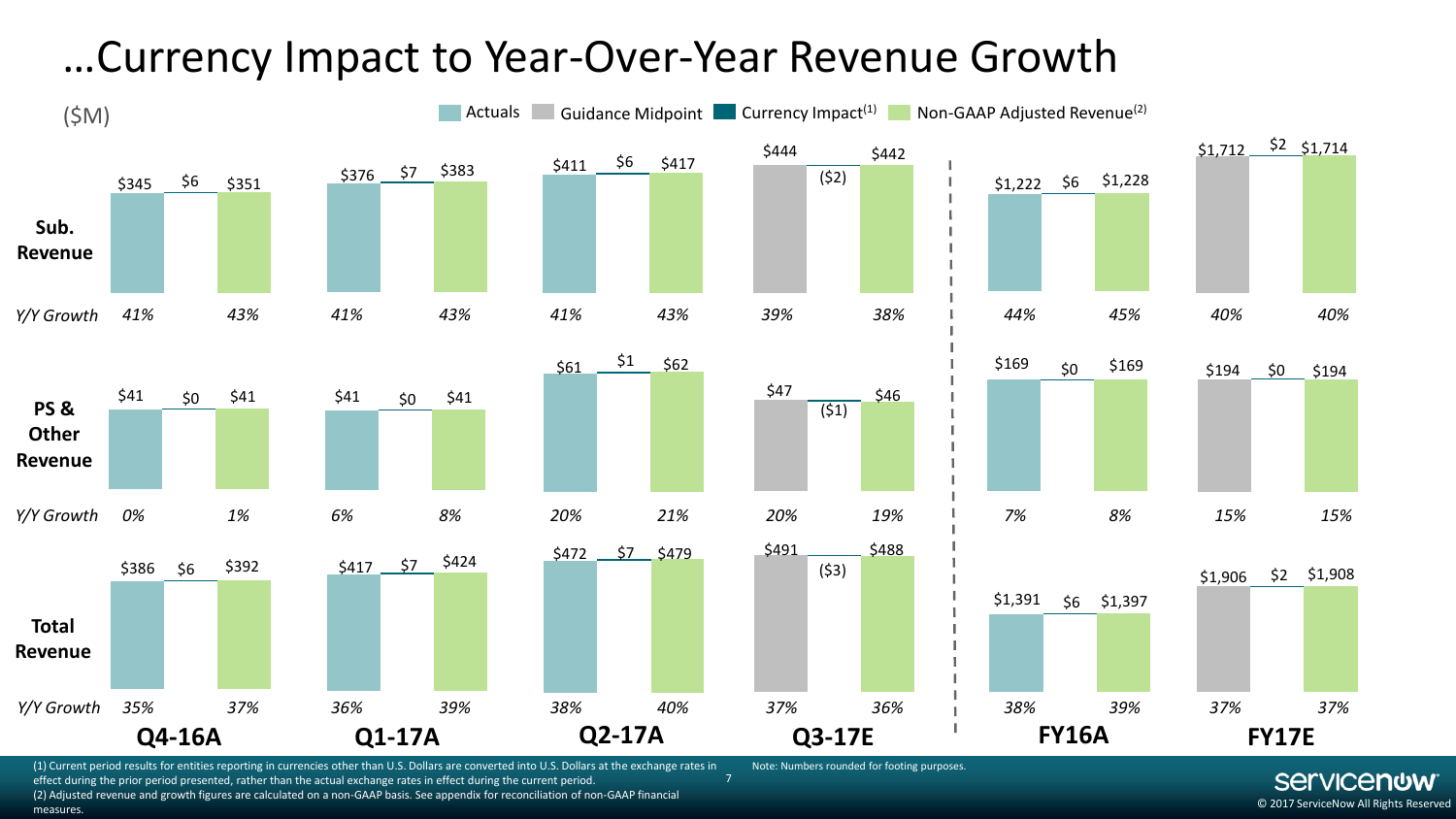#### Year-Over-Year Non-GAAP Billings Growth…



(1) Current period results for entities reporting in currencies other than U.S. Dollars are converted into U.S. Dollars at the exchange rates in effect during the prior period presented, rather than the actual exchange rates in effect during the current period. In addition, results and guidance are adjusted for constant duration by replacing the portion of multi-year billings in excess of twelve months during the current period with the portion of multi-year billings in excess of twelve months during the prior period presented. Previously, in addition to the constant currency adjustment described above, we presented adjusted billings by applying the weighted average billings duration in effect during the prior period presented rather than the actual weighted average billings duration in effect during the current

8 information on the impact of multi-year billings fluctuations than a weighted average billings duration methodology. period. To the extent multi-year billings grow and durations lengthen, our new methodology provides more meaningful

(2) Billings and adjusted billings growth figures are calculated on a non-GAAP basis. See appendix for reconciliation of non-GAAP financial measures.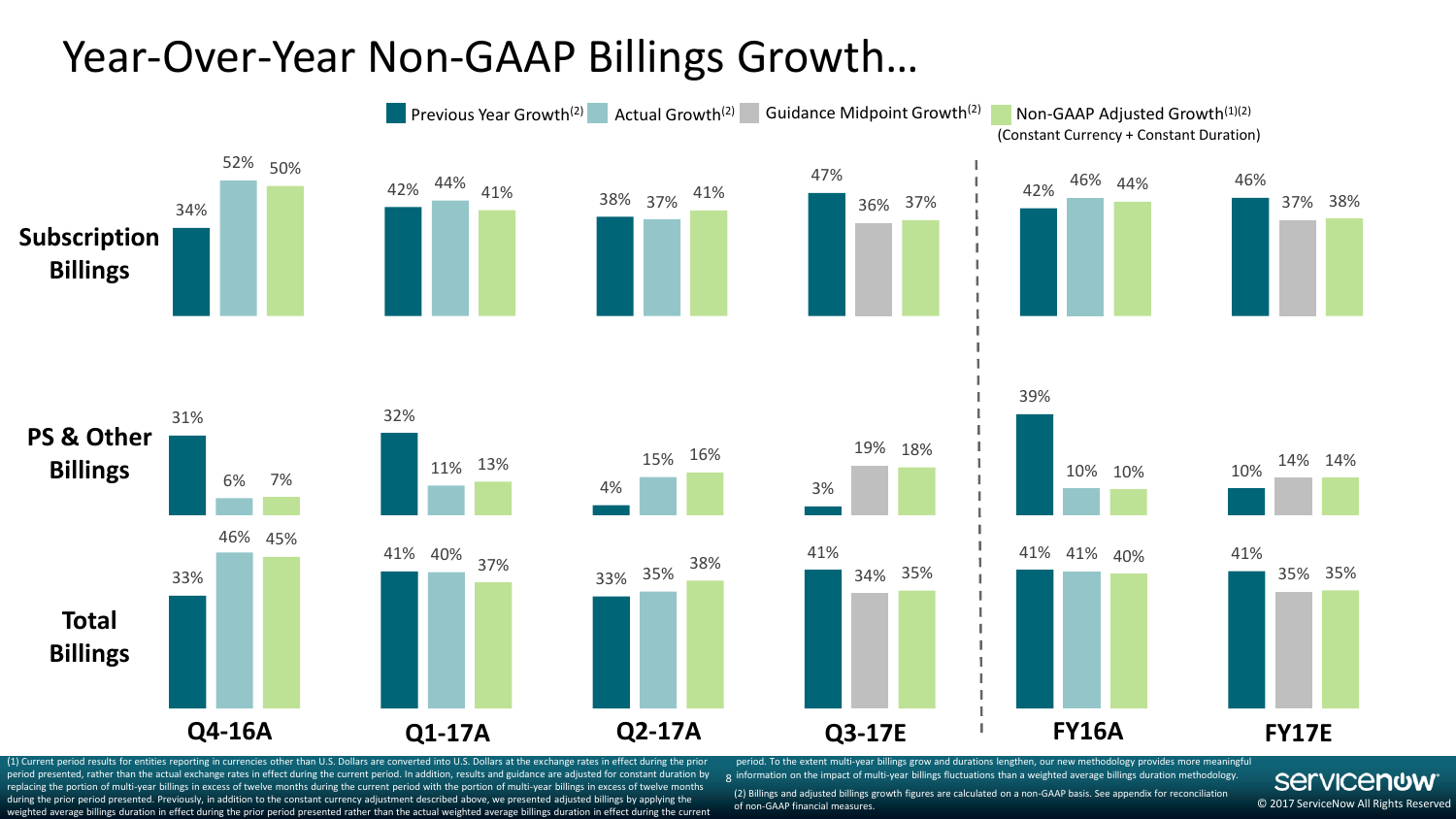

#### …Currency and Duration Impact to Year-Over-Year Non-GAAP Billings Growth

(1) Current period results for entities reporting in currencies other than U.S. Dollars are converted into U.S. Dollars at the exchange rates in effect during the prior period presented, rather than the actual exchange rates in effect during the current period.

(2) Results and guidance are adjusted for constant duration by replacing the portion of multi-year billings in excess of twelve months during the current period with the portion of multi-year billings in excess of twelve months during the prior period presented. Previously we presented adjusted billings by applying the weighted average billings duration in effect during the prior period presented rather than the actual weighted average billings duration in effect during the

provides more meaningful information on the impact of multi-year billings fluctuations than a weighted provides average billings duration methodology.

(3) Billings, adjusted billings and growth figures are calculated on a non-GAAP basis. See appendix for reconciliation of non-GAAP financial measures. Note: Numbers rounded for presentation purposes.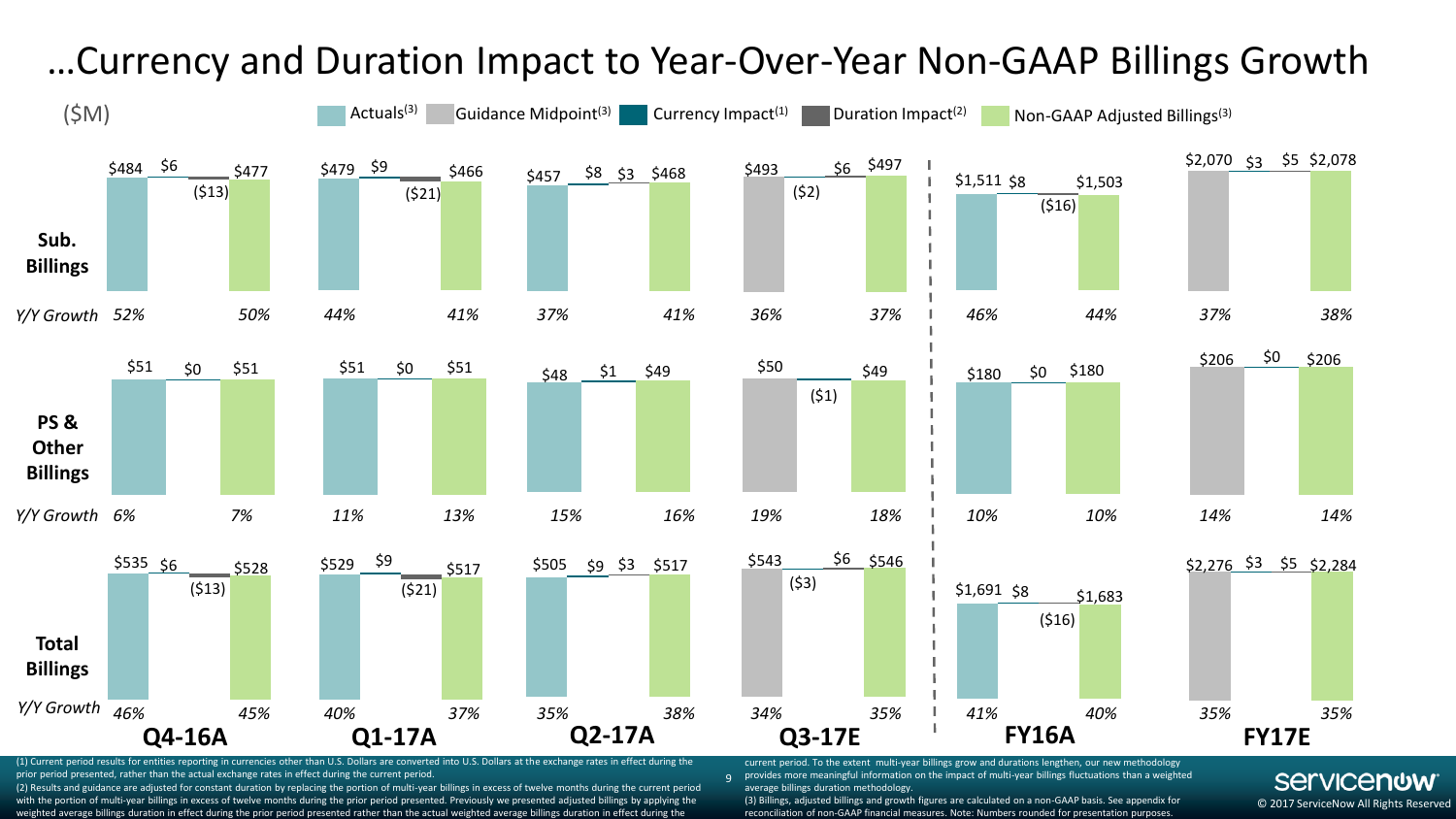# \$4 Billion Revenue Target in 2020

| Annualized Q2 Rev \$1.8B |              |                        | <b>\$4B</b> |
|--------------------------|--------------|------------------------|-------------|
| $\div$ G2K Rev Mix       | 50%          | <b>Maintain mix</b>    | 50%         |
| <b>*ACV / G2K</b>        | \$1.15M      | 4% sequential growth   | <b>\$2M</b> |
| G2Ks                     | 790          | 15 new logos / quarter | 1,000       |
|                          | <b>Today</b> |                        | 2020        |

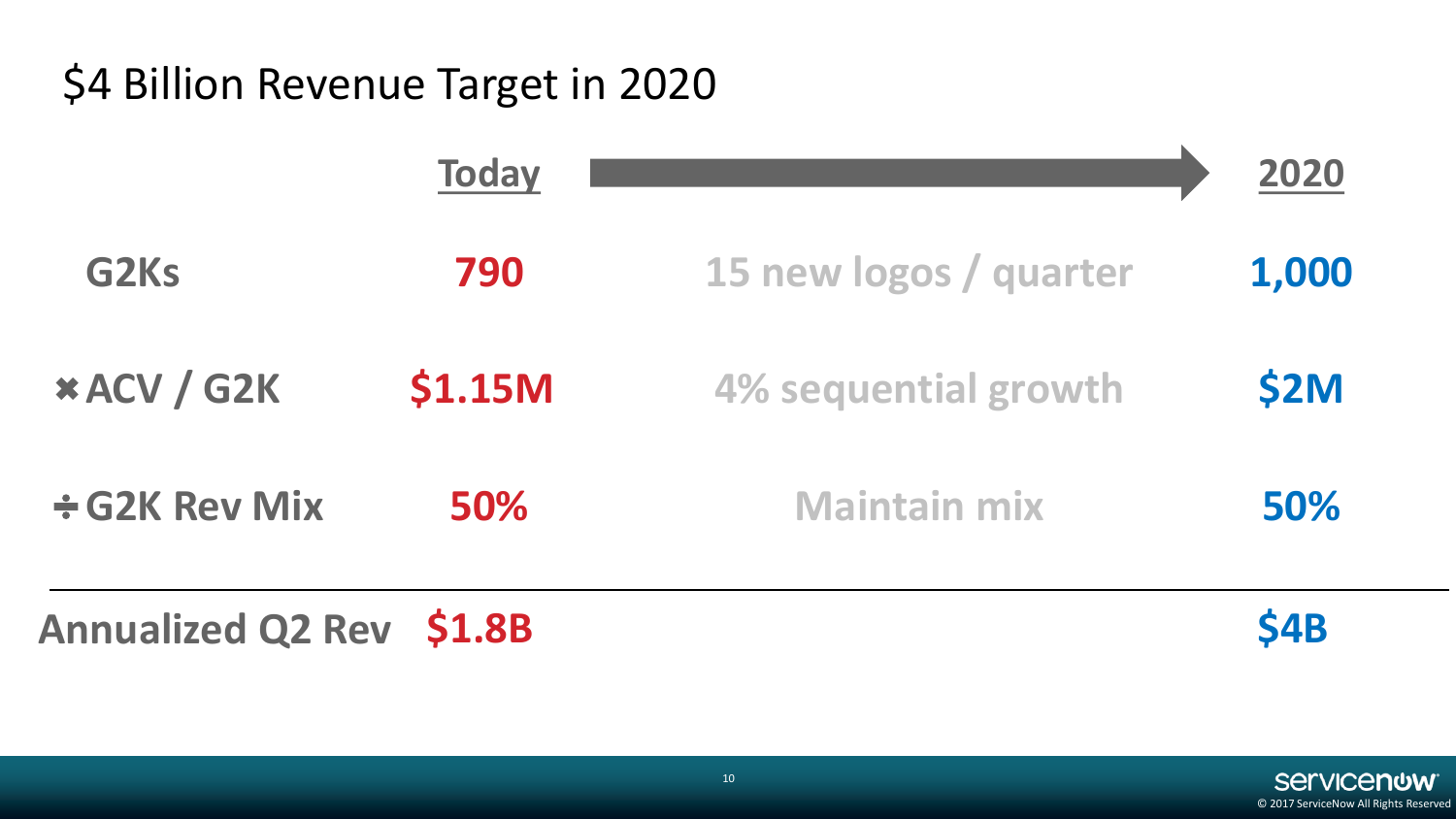#### G2K Penetration



Note: The Forbes list is updated annually in the second quarter of the calendar year. Current and prior period G2K customer counts are based on the most recent list for comparability purposes. We adjust the G2K count for acquisitions, spin-offs, and other market activity to ensure the G2K customer count is accurately captured.

11

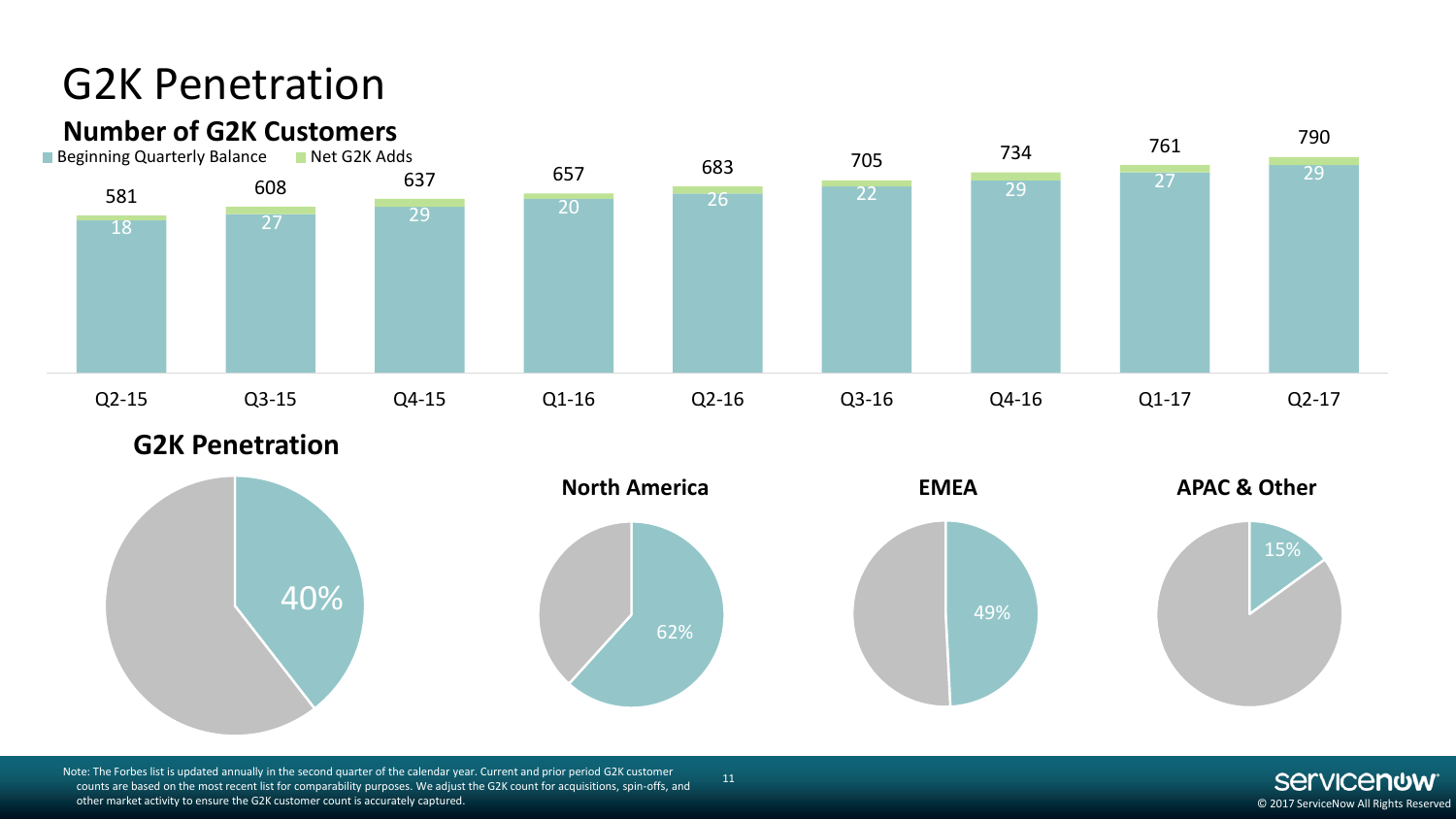# Upsells Represent Large Opportunity

ACV/G2K (\$k)



Cust >\$1M



Note: The Forbes list is updated annually in the second quarter of the calendar year. Current and prior period G2K customer counts are based on the most recent list for comparability purposes. We adjust the G2K count for acquisitions, spin-offs, and other market activity to ensure the G2K customer count is accurately captured.

12 comparability. ACV is calculated based on the foreign exchange rate in effect at the time the contract Previously disclosed number of customers with ACV greater than \$1 million is restated to allow for was entered into. Foreign exchange rate fluctuations could cause some variability in the number of customers with ACV greater than \$1 million and the average ACV per G2K.

© 2017 ServiceNow All Rights Reserved

**Servicenow**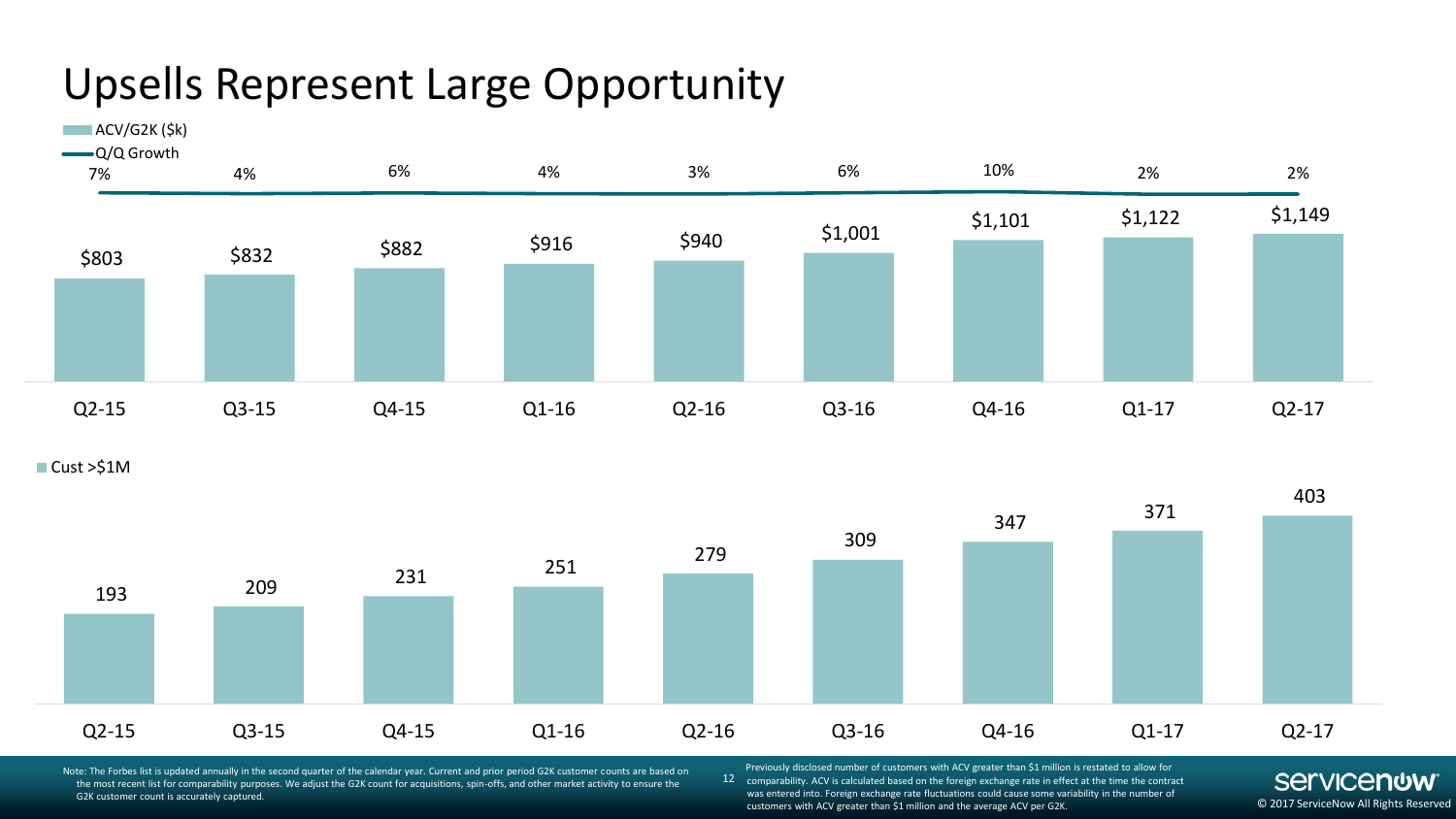#### Upsells Represent Large Opportunity



Note**:** Chart reflects growth in total annual contract value over time, inclusive of losses, for the group of customers that joined ServiceNow in each respective year. Annual Growth represent increases in total annual contract value after the initial contract of each customer.

© 2017 ServiceNow All Rights Reserved

**Servicenow**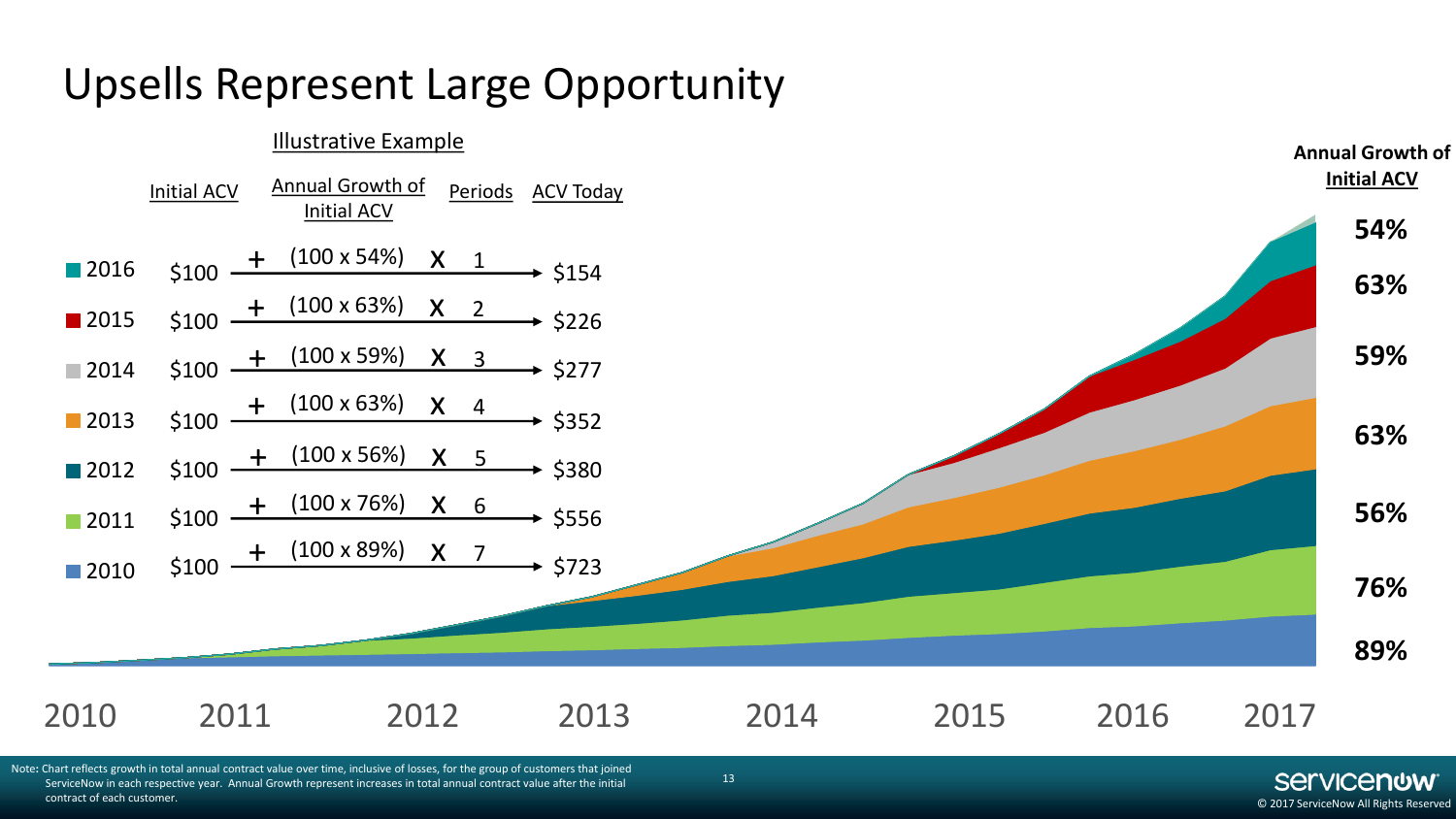# New ACV Mix Shifting To Emerging Products

Service Management ITOM Other



© 2017 ServiceNow All Rights Reserved

ITOM = ServiceWatch, Discovery, Cloud Management, Orchestration, Event Management

Other = HR, Security Operations, Customer Service Management, Performance Analytics, IT Business Management, GRC, Platform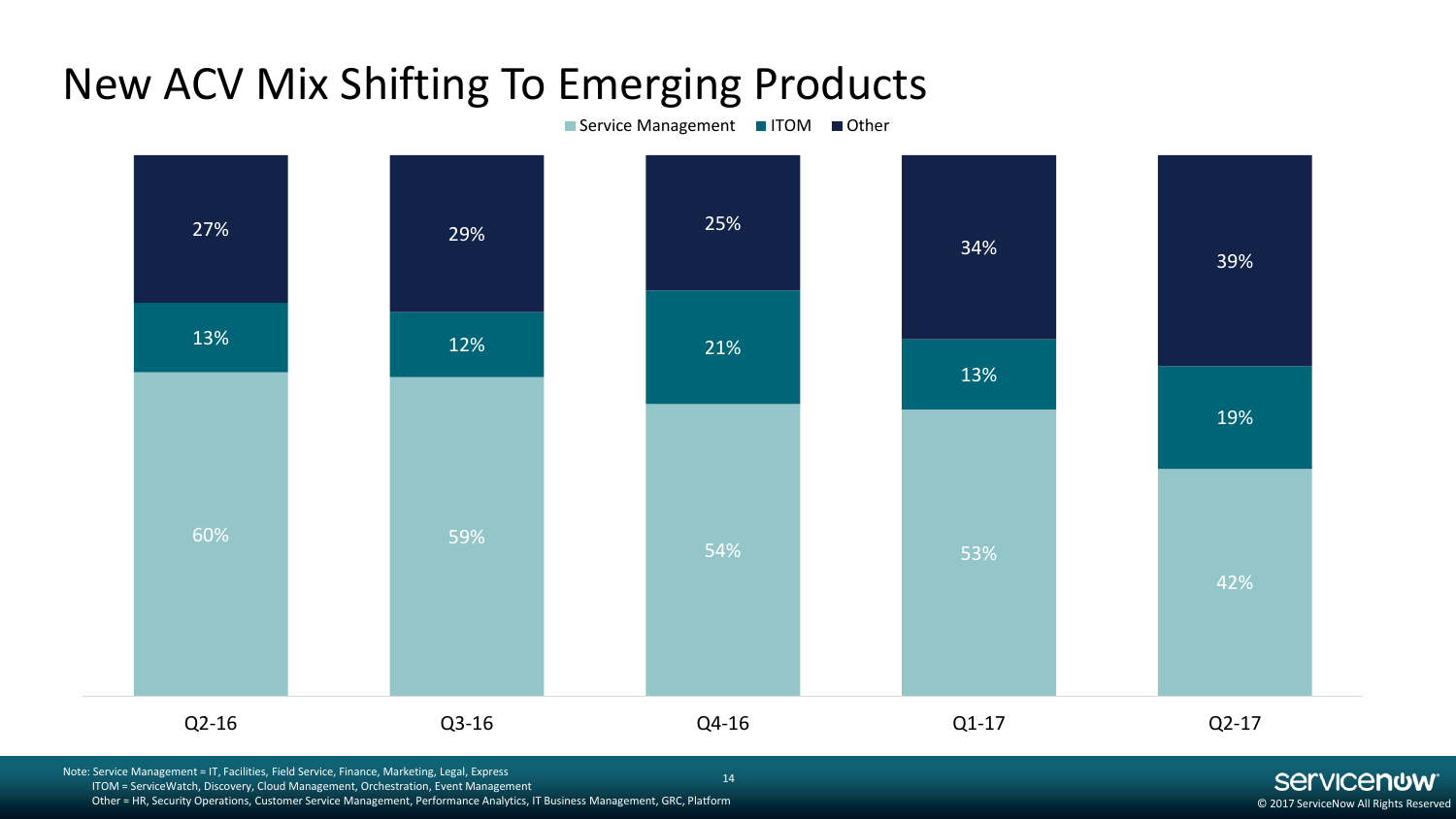# 17 of Top 20 New Deals in Q2 Included 3+ Products

|                    |                              |                    | $\blacksquare$ 3+ Products | 2 Products<br>m. | 1 Product          |                  |                                   |                                      |                    |
|--------------------|------------------------------|--------------------|----------------------------|------------------|--------------------|------------------|-----------------------------------|--------------------------------------|--------------------|
| <b>Customer</b>    | <b>Service</b><br>Management | <b>ITOM</b>        | <b>Platform</b>            | <b>ITBM</b>      | <b>Analytics</b>   | <b>HR</b>        | <b>Customer</b><br><b>Service</b> | <b>Security</b><br><b>Operations</b> | <b>GRC</b>         |
| <b>Customer 1</b>  | $\boldsymbol{X}$             | $\boldsymbol{X}$   | $\boldsymbol{X}$           | $\boldsymbol{X}$ | $\boldsymbol{X}$   | $\boldsymbol{X}$ |                                   |                                      |                    |
| <b>Customer 2</b>  |                              |                    | $\boldsymbol{X}$           |                  | $\pmb{\mathsf{X}}$ | $\boldsymbol{X}$ |                                   |                                      |                    |
| <b>Customer 3</b>  | $\boldsymbol{X}$             | $\mathsf{X}$       | $\boldsymbol{X}$           |                  | $\boldsymbol{X}$   |                  |                                   |                                      |                    |
| <b>Customer 4</b>  | $\boldsymbol{X}$             | $\boldsymbol{X}$   | $\boldsymbol{X}$           |                  | $\pmb{\mathsf{X}}$ |                  |                                   | $\boldsymbol{X}$                     |                    |
| <b>Customer 5</b>  | $\pmb{\mathsf{X}}$           | $\boldsymbol{X}$   | $\boldsymbol{X}$           |                  | $\pmb{\mathsf{X}}$ |                  |                                   | $\pmb{\mathsf{X}}$                   |                    |
| <b>Customer 6</b>  | $\boldsymbol{X}$             |                    | $\boldsymbol{X}$           |                  | $\boldsymbol{X}$   |                  |                                   |                                      |                    |
| <b>Customer 7</b>  | $\boldsymbol{X}$             | $\boldsymbol{X}$   |                            | $\boldsymbol{X}$ | $\pmb{\mathsf{X}}$ |                  |                                   |                                      |                    |
| <b>Customer 8</b>  | $\boldsymbol{X}$             | $\boldsymbol{X}$   |                            |                  | $\pmb{\mathsf{X}}$ | $\boldsymbol{X}$ |                                   |                                      |                    |
| <b>Customer 9</b>  | $\boldsymbol{\mathsf{X}}$    |                    | $\boldsymbol{\mathsf{X}}$  |                  | $\pmb{\mathsf{X}}$ |                  |                                   |                                      |                    |
| <b>Customer 10</b> |                              |                    |                            |                  |                    |                  | $\pmb{\mathsf{X}}$                |                                      |                    |
| <b>Customer 11</b> | $\pmb{\mathsf{X}}$           |                    |                            |                  | $\boldsymbol{X}$   |                  |                                   |                                      |                    |
| <b>Customer 12</b> | $\boldsymbol{X}$             | $\mathsf{X}$       | $\boldsymbol{X}$           | $\mathbf x$      | $\pmb{\mathsf{X}}$ | $\mathbf x$      | $\pmb{\mathsf{X}}$                |                                      | $\pmb{\mathsf{X}}$ |
| <b>Customer 13</b> |                              | $\boldsymbol{X}$   |                            |                  | $\boldsymbol{X}$   |                  |                                   | $\boldsymbol{X}$                     |                    |
| <b>Customer 14</b> | $\boldsymbol{X}$             | $\boldsymbol{X}$   |                            |                  | $\boldsymbol{X}$   |                  |                                   | $\boldsymbol{X}$                     |                    |
| <b>Customer 15</b> | $\boldsymbol{\mathsf{X}}$    | $\pmb{\mathsf{X}}$ |                            |                  | $\pmb{\mathsf{X}}$ |                  |                                   |                                      |                    |
| <b>Customer 16</b> |                              | $\boldsymbol{X}$   | $\boldsymbol{X}$           | $\boldsymbol{X}$ | $\boldsymbol{X}$   |                  | $\boldsymbol{X}$                  | $\mathsf{X}$                         |                    |
| <b>Customer 17</b> |                              | $\boldsymbol{X}$   |                            |                  |                    |                  |                                   |                                      |                    |
| <b>Customer 18</b> | $\boldsymbol{X}$             |                    | $\boldsymbol{X}$           |                  | $\pmb{\mathsf{X}}$ |                  |                                   |                                      |                    |
| <b>Customer 19</b> | $\pmb{\mathsf{X}}$           |                    | $\boldsymbol{\mathsf{X}}$  |                  |                    | $\boldsymbol{X}$ | $\pmb{\mathsf{X}}$                |                                      |                    |
| <b>Customer 20</b> | $\boldsymbol{\mathsf{X}}$    | $\boldsymbol{X}$   |                            |                  | $\boldsymbol{X}$   |                  |                                   |                                      |                    |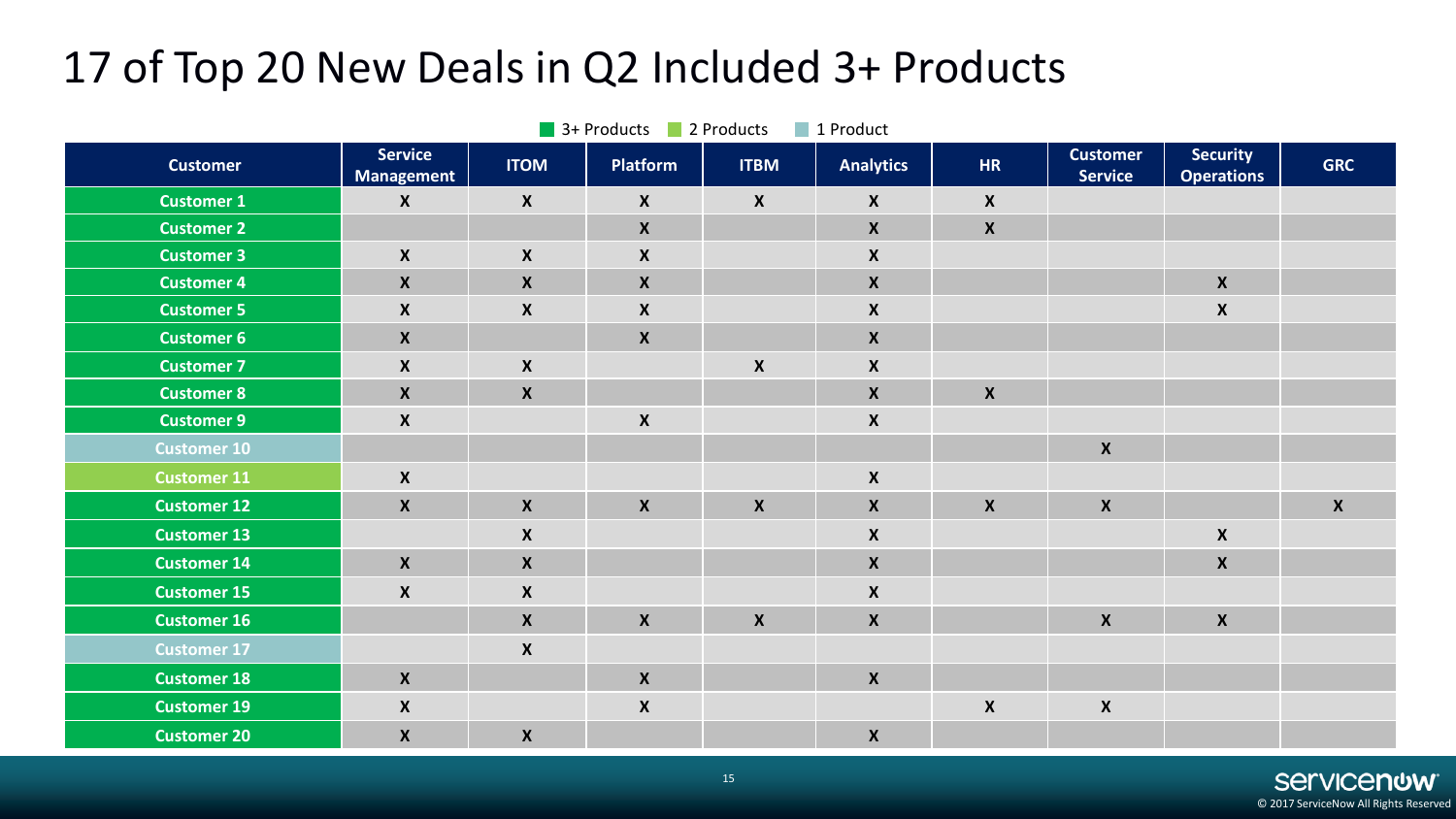### Multi-Product Customers Increasing

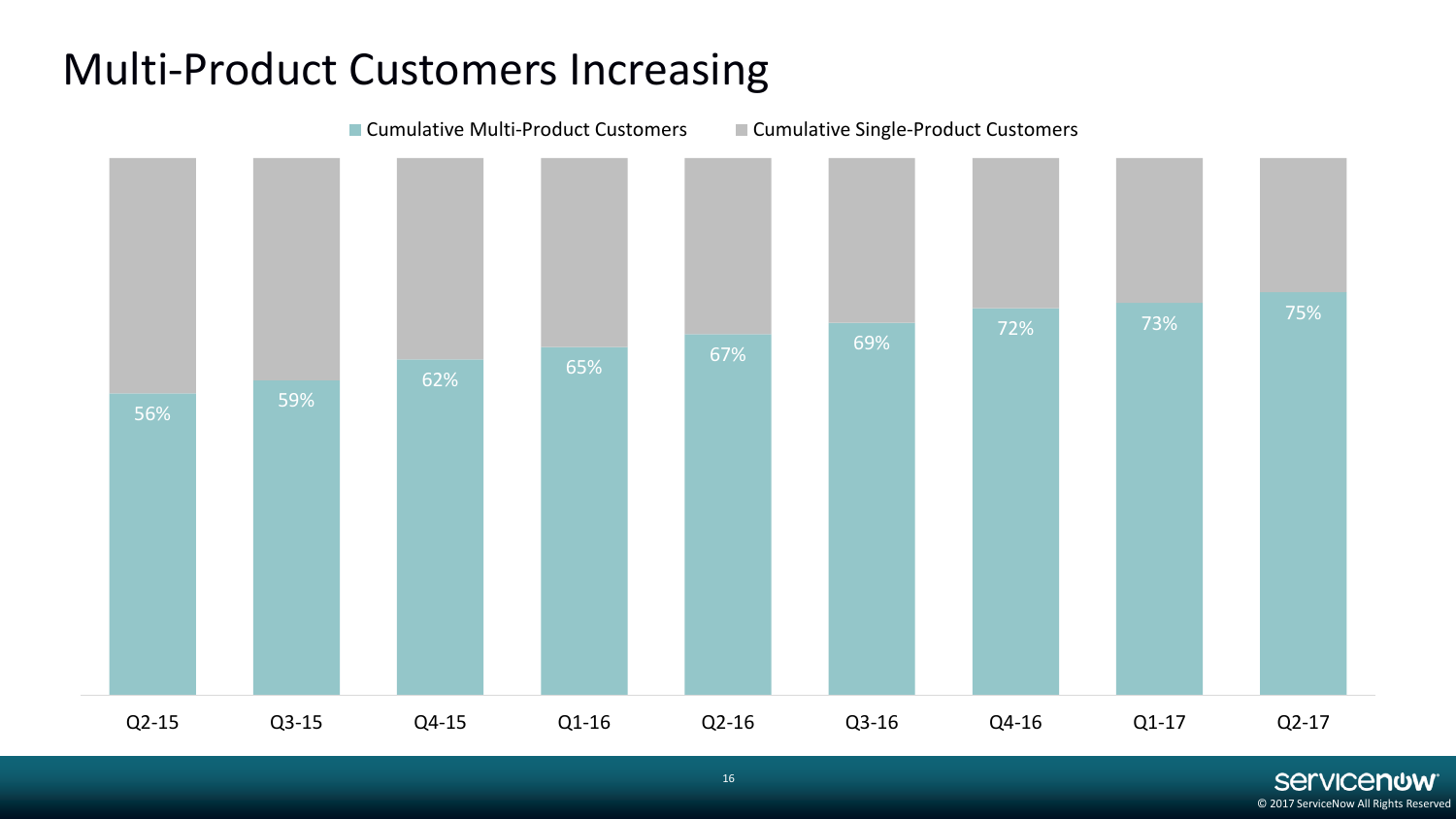### 2020 Non-GAAP Targets

|                                              | 2015A    | <b>2016A</b> | 2017E            |                                                                   | 2020 Target |
|----------------------------------------------|----------|--------------|------------------|-------------------------------------------------------------------|-------------|
| <b>Total Revenue</b>                         | \$1.005B | \$1.391B     | \$1.901-\$1.911B |                                                                   | \$4B        |
| Non-GAAP Subscription<br><b>Gross Margin</b> | 82%      | 84%          | 84%              | Data center density, improved economies of scale                  | 84-86%      |
| Non-GAAP PS & Other<br><b>Gross Margin</b>   | 22%      | 19%          | 15%              | Productized & scalable offerings, improved utilization, ramp time | 19-21%      |
| Non-GAAP<br><b>Total Gross Margin</b>        | 73%      | 76%          | 77%              |                                                                   | 79-81%      |
| Non-GAAP<br>S&M % of Revenue                 | 39%      | 41%          | n/a              | Greater renewal mix, improved mix of ramped reps, marketing spend | 33-35%      |
| Non-GAAP<br>R&D % of Revenue                 | 15%      | 15%          | n/a              | Continue to invest in R&D, but at slower pace than revenue growth | 12-13%      |
| Non-GAAP<br>G&A % of Revenue                 | 9%       | 8%           | n/a              | Improved economies of scale                                       | $4 - 5%$    |
| Non-GAAP<br><b>Operating Margin</b>          | 10%      | 13%          | 16%              |                                                                   | 28-30%      |
| Non-GAAP<br>Free Cash Flow Margin            | 23%      | 23%          | 25%              |                                                                   | 30-32%      |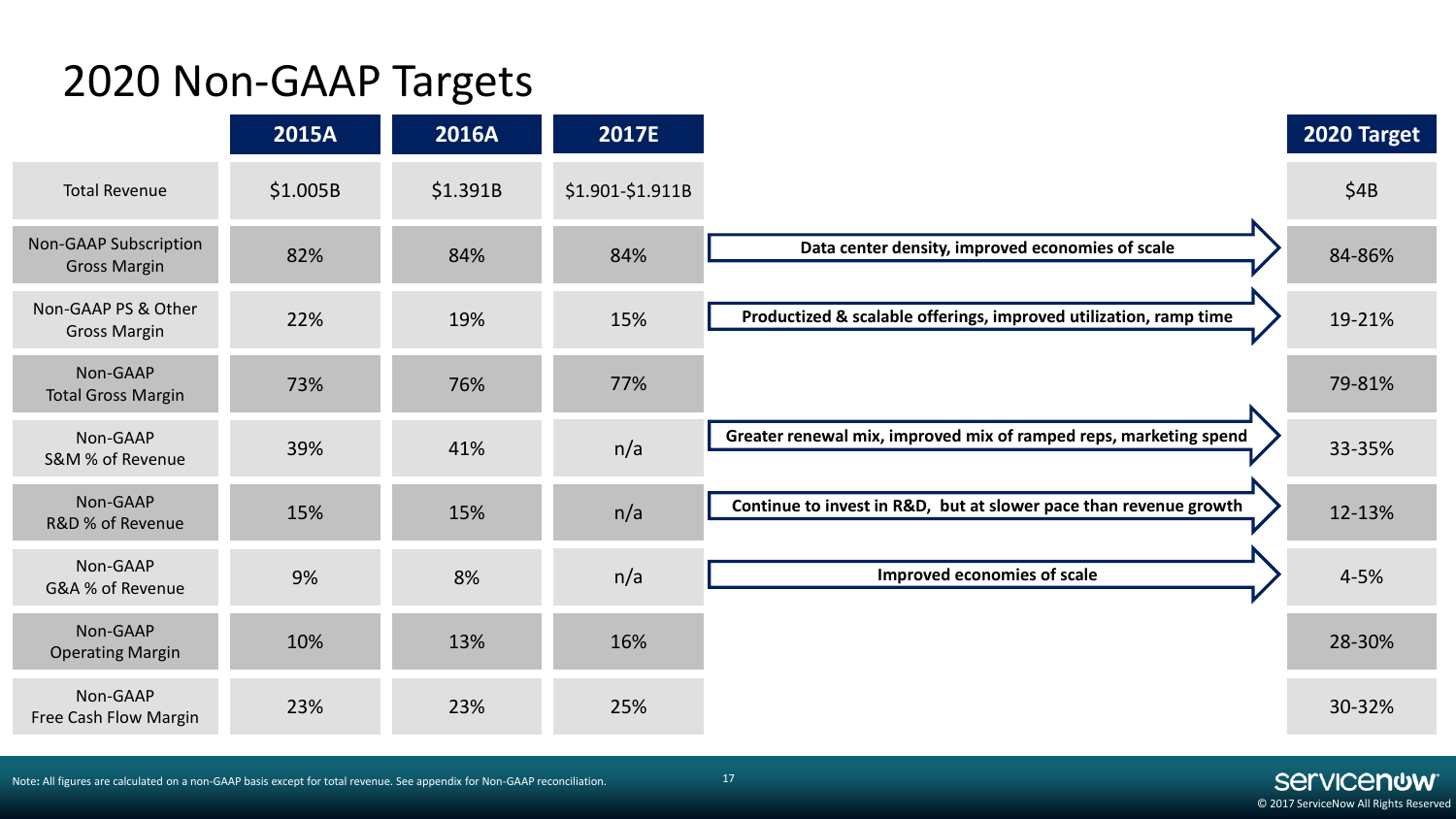# Framework for Growth and Operating Leverage

|                           | <b>Moderate Growth</b> | <b>Growth</b>     | <b>High Growth</b> |
|---------------------------|------------------------|-------------------|--------------------|
| <b>Revenue Growth</b>     | $<$ 30%                | 30-35%            | $35%+$             |
| <b>Non-GAAP</b>           | $4 - 5%$               | $3 - 4%$          | $2 - 3%$           |
| <b>Operating Margin %</b> | increase per year      | increase per year | increase per year  |
| <b>Non-GAAP</b>           | $2 - 3%$               | $1 - 2%$          | $0 - 1%$           |
| <b>FCF Margin %</b>       | increase per year      | increase per year | increase per year  |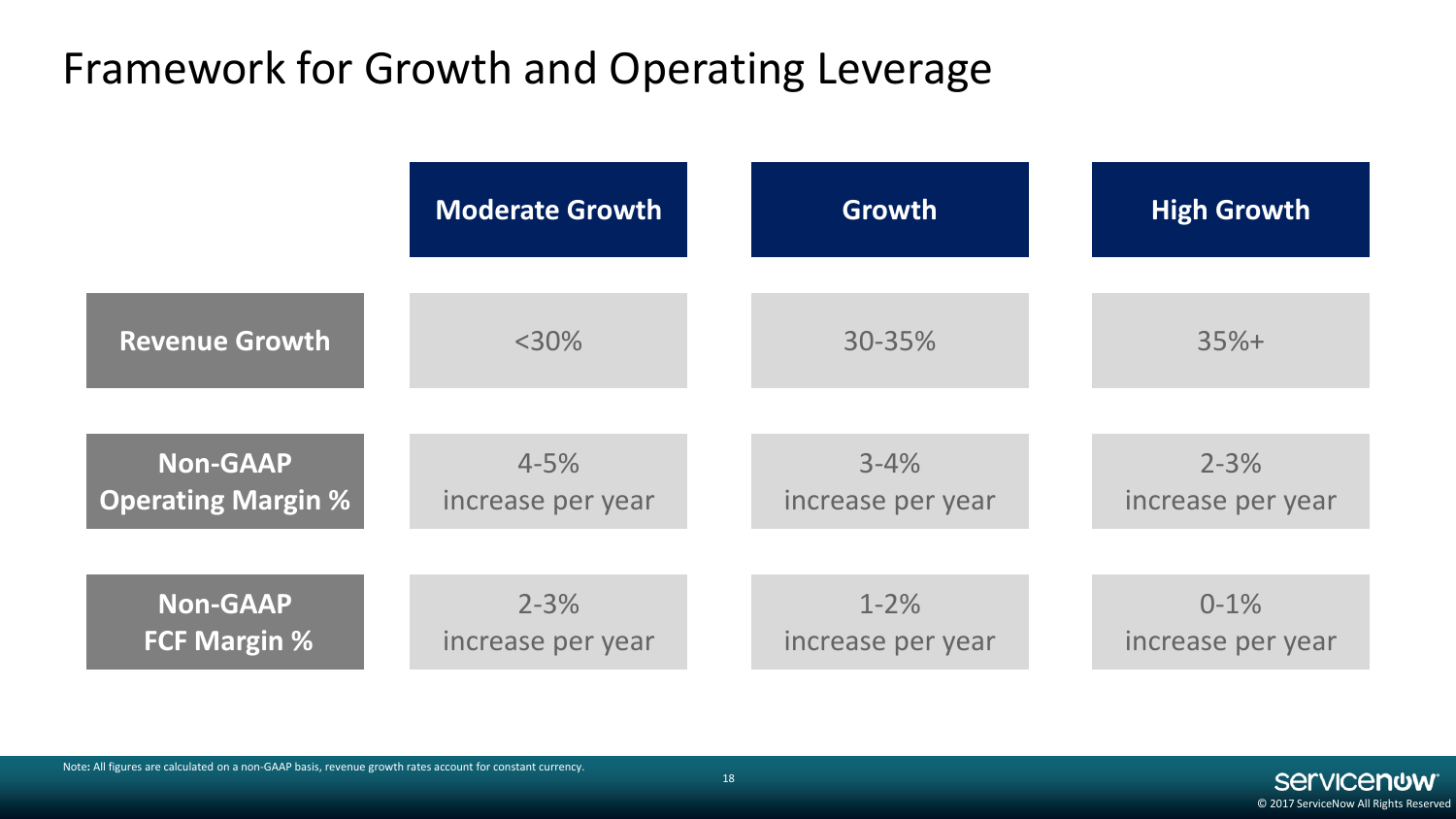

<sup>© 2017</sup> ServiceNow All Rights Reserved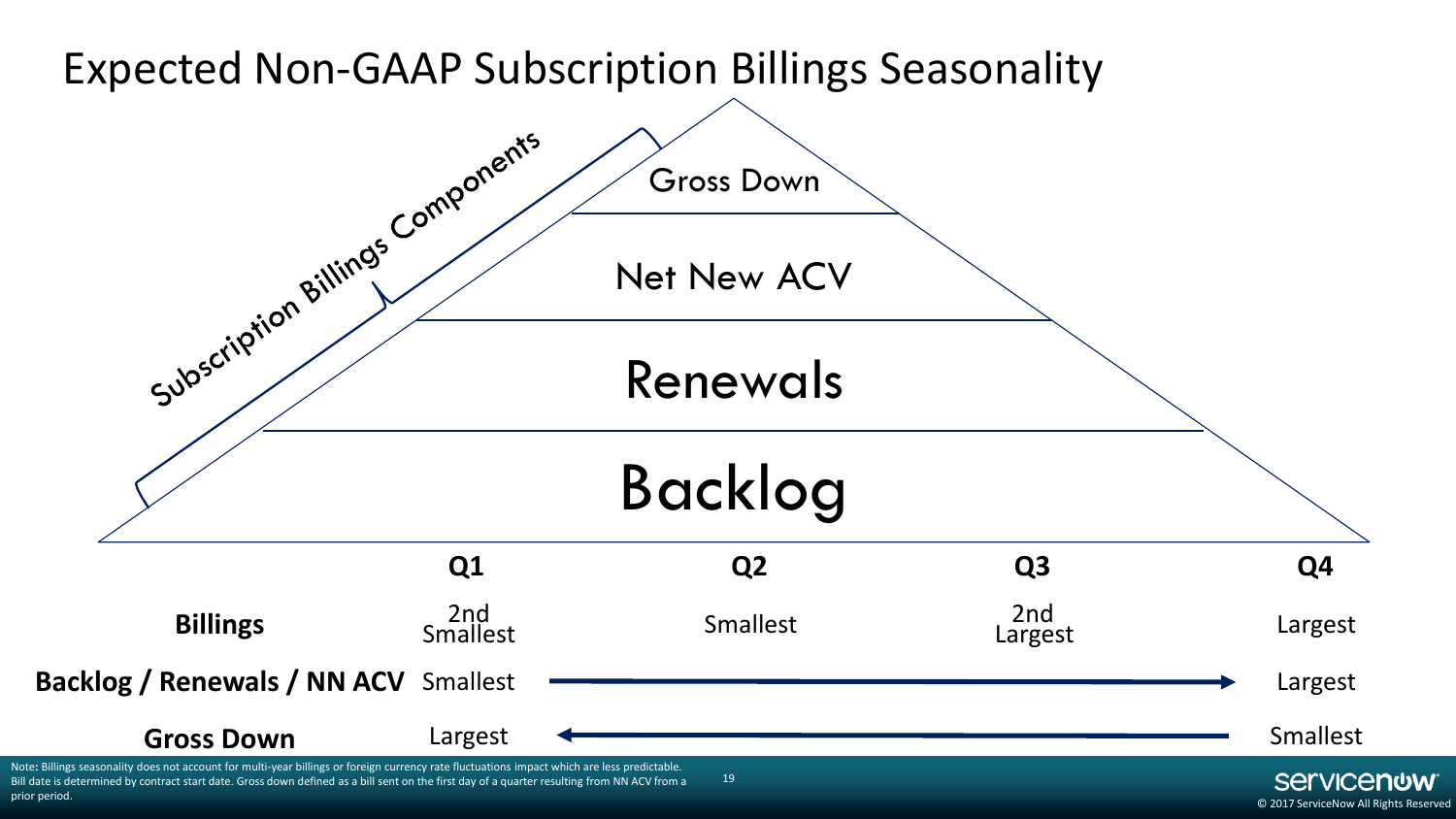### Expected Non-GAAP Free Cash Flow Seasonality

**Illustrative Non-GAAP FCF Margin** 



© 2017 ServiceNow All Rights Reserved

**Servicenow**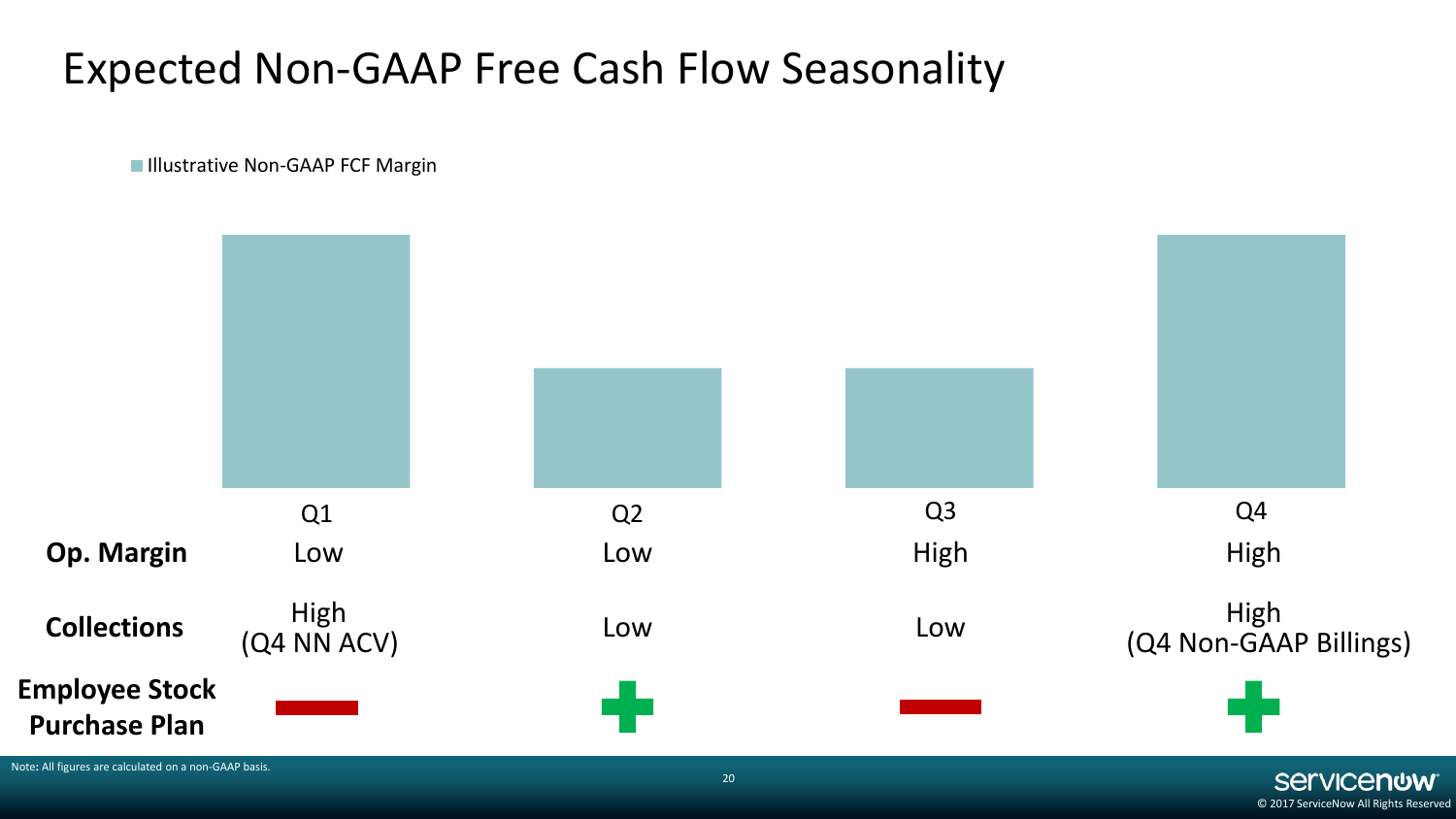# Headcount by Department

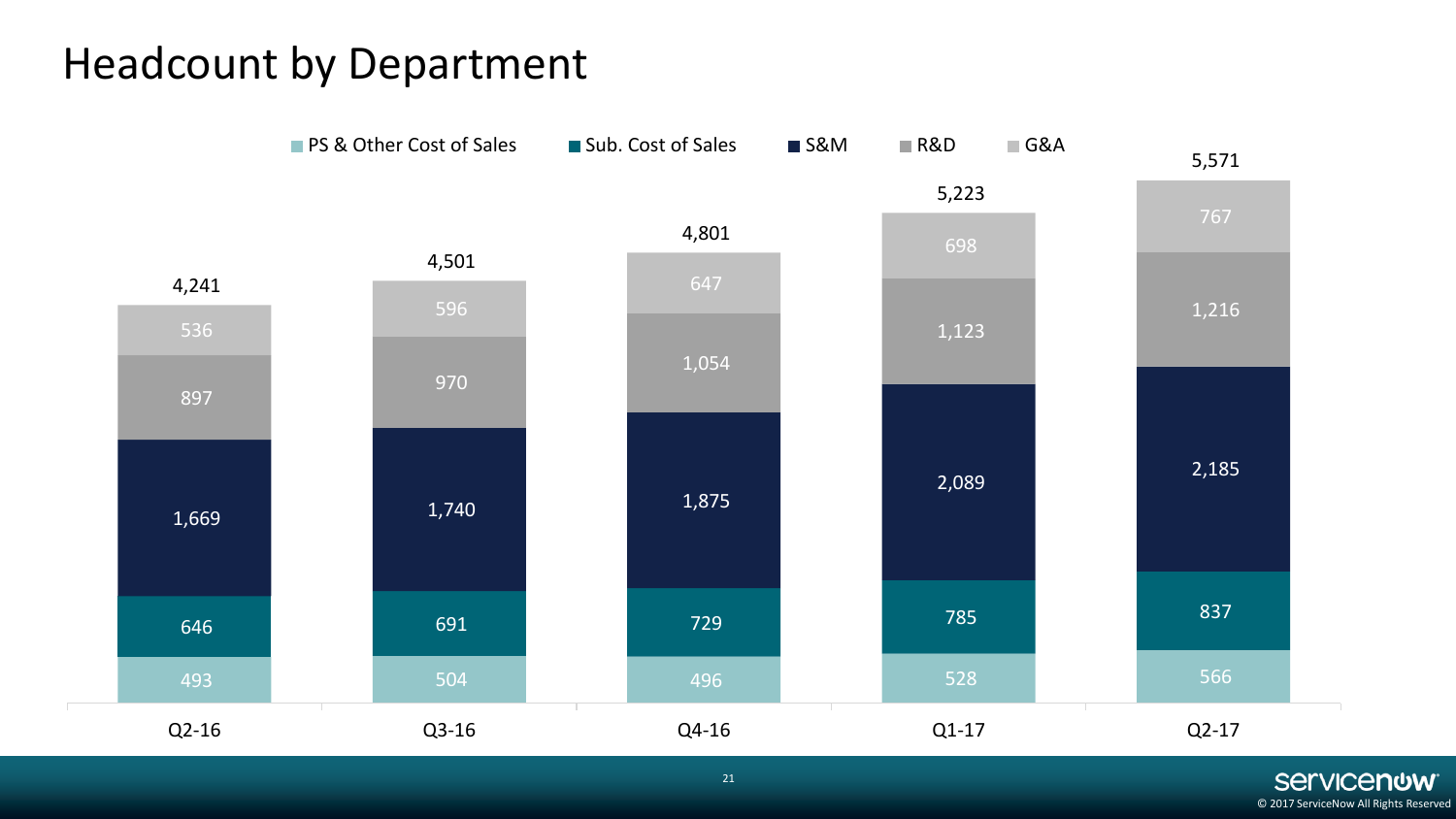#### Renewal Rate



22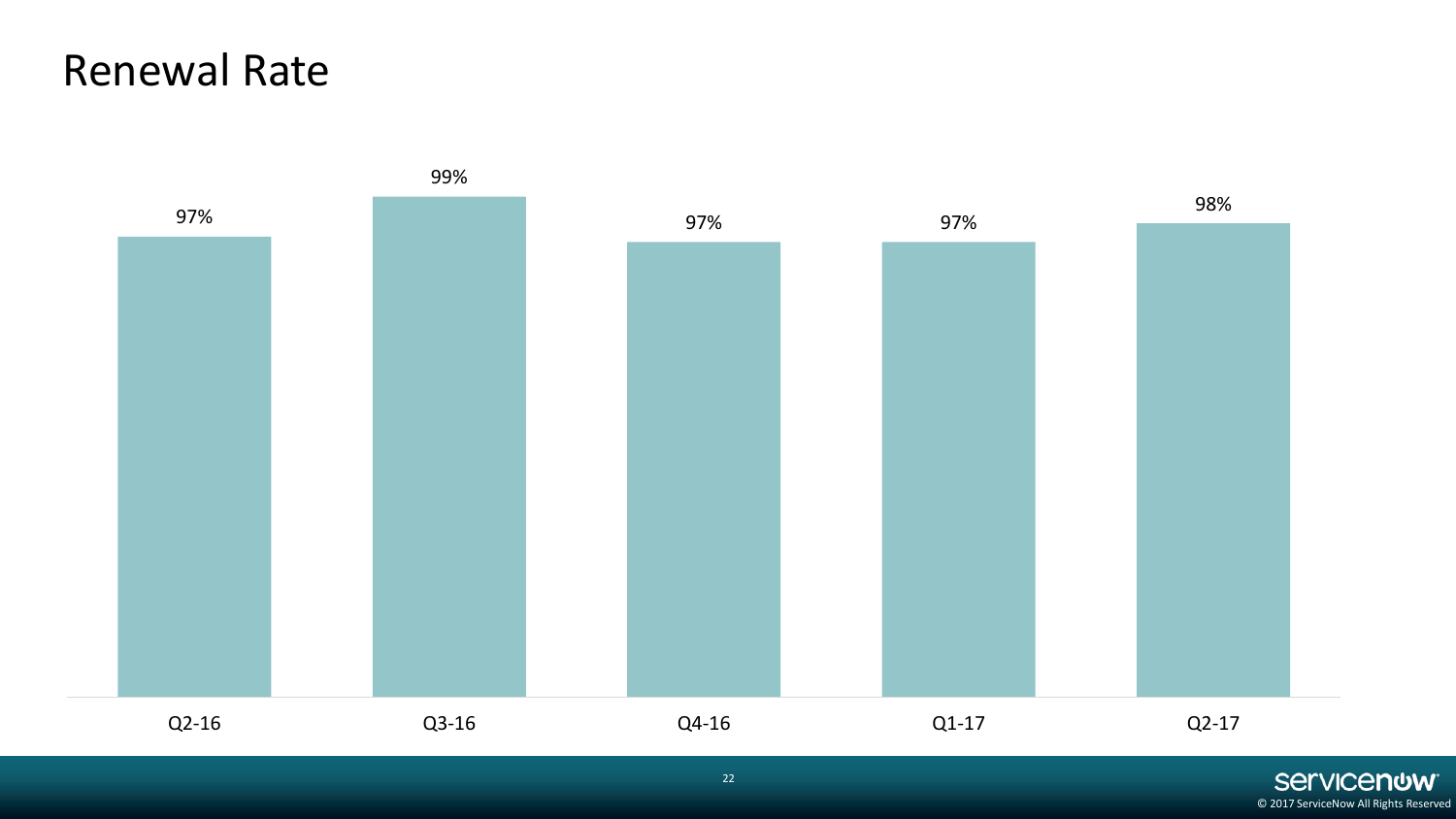### Revenue by Geography

 $\blacksquare$  North America  $\blacksquare$  EMEA  $\blacksquare$  APAC & Other

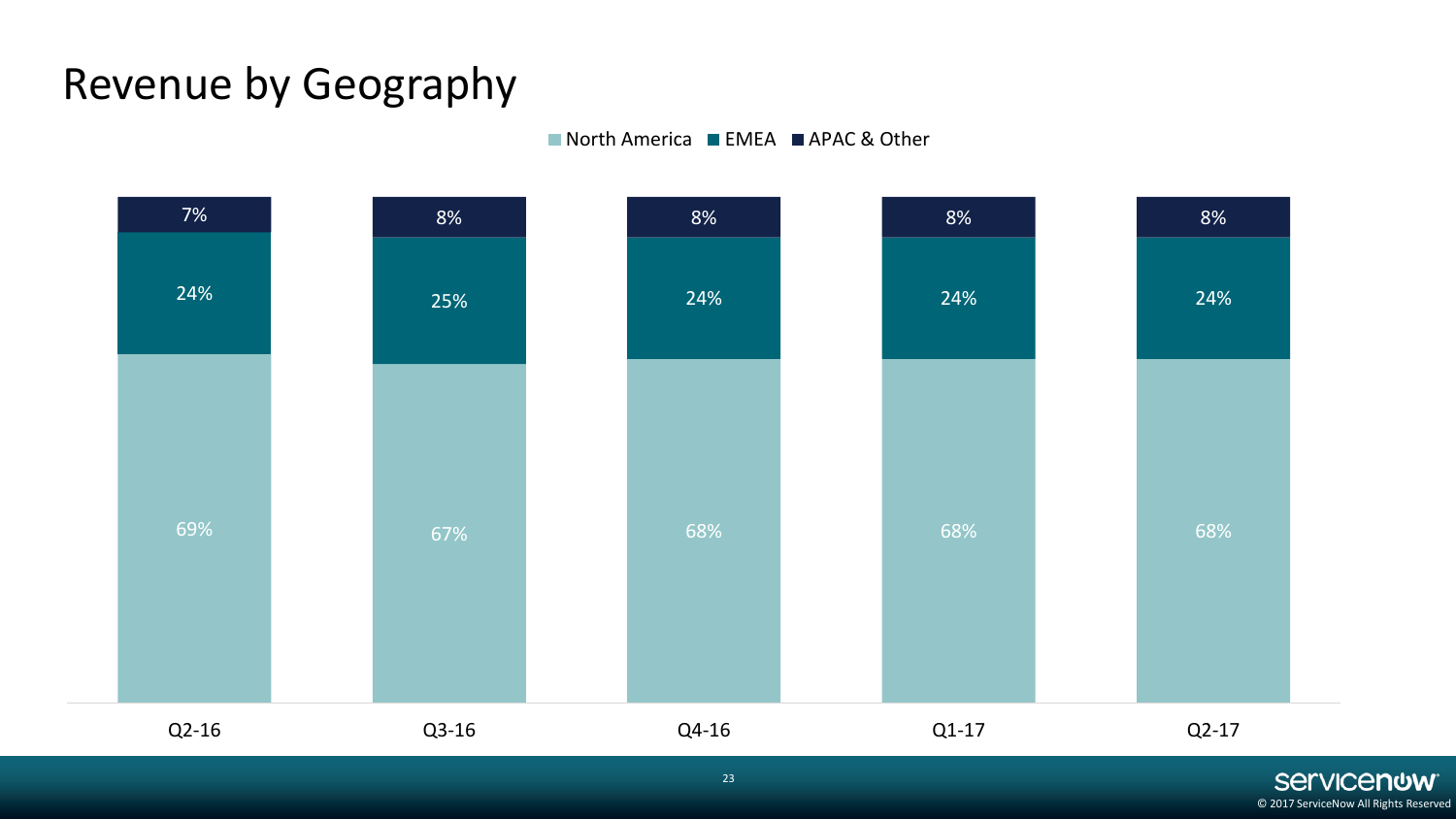#### Average Contract Terms



Note**:** All figures represent months.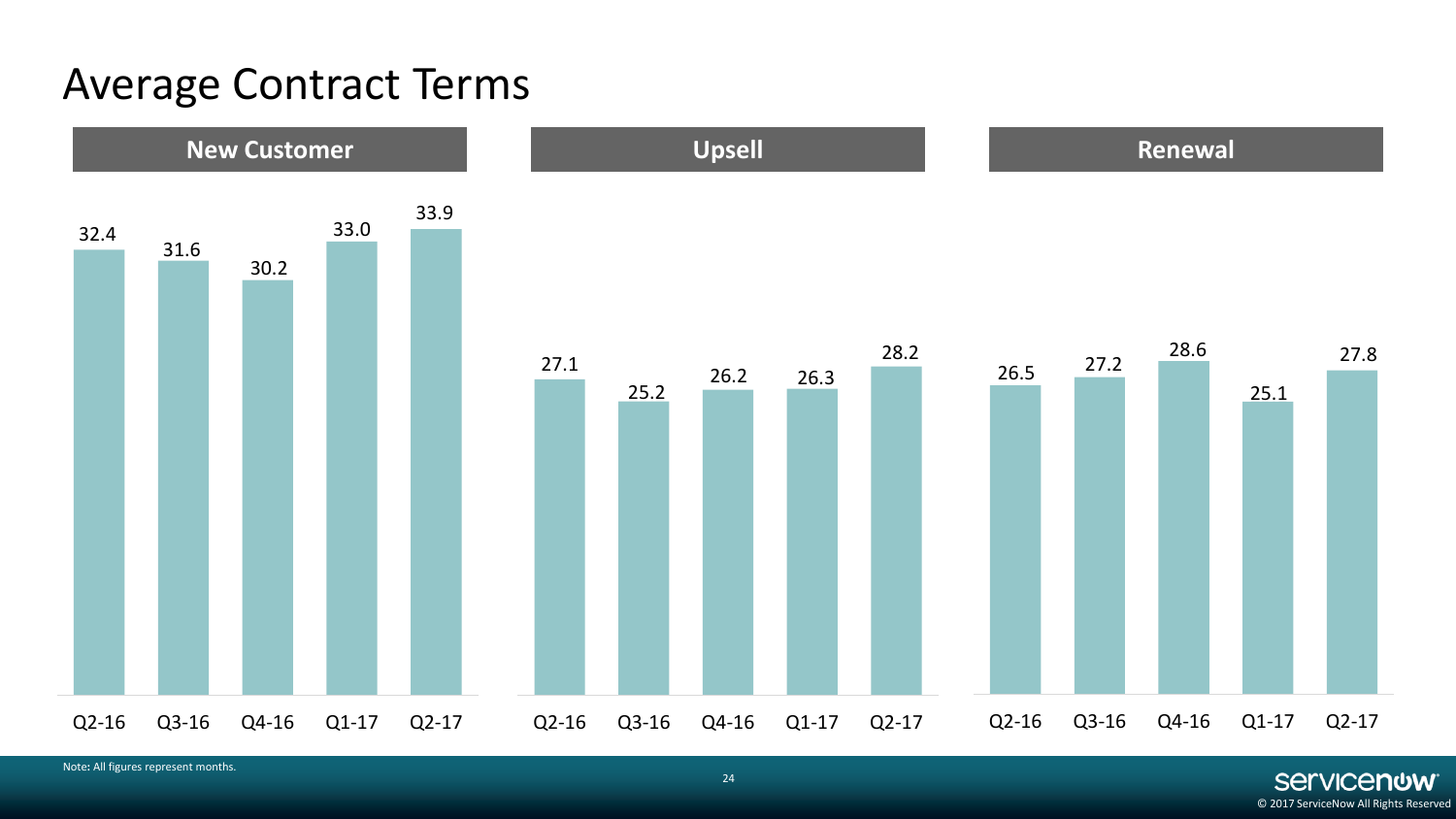# Non-GAAP Gross Margins



© 2017 ServiceNow All Rights Reserved

(1) Professional Services and Other revenues includes revenue from our Knowledge event in the second quarter of each year, with

all related expenses in sales and marketing.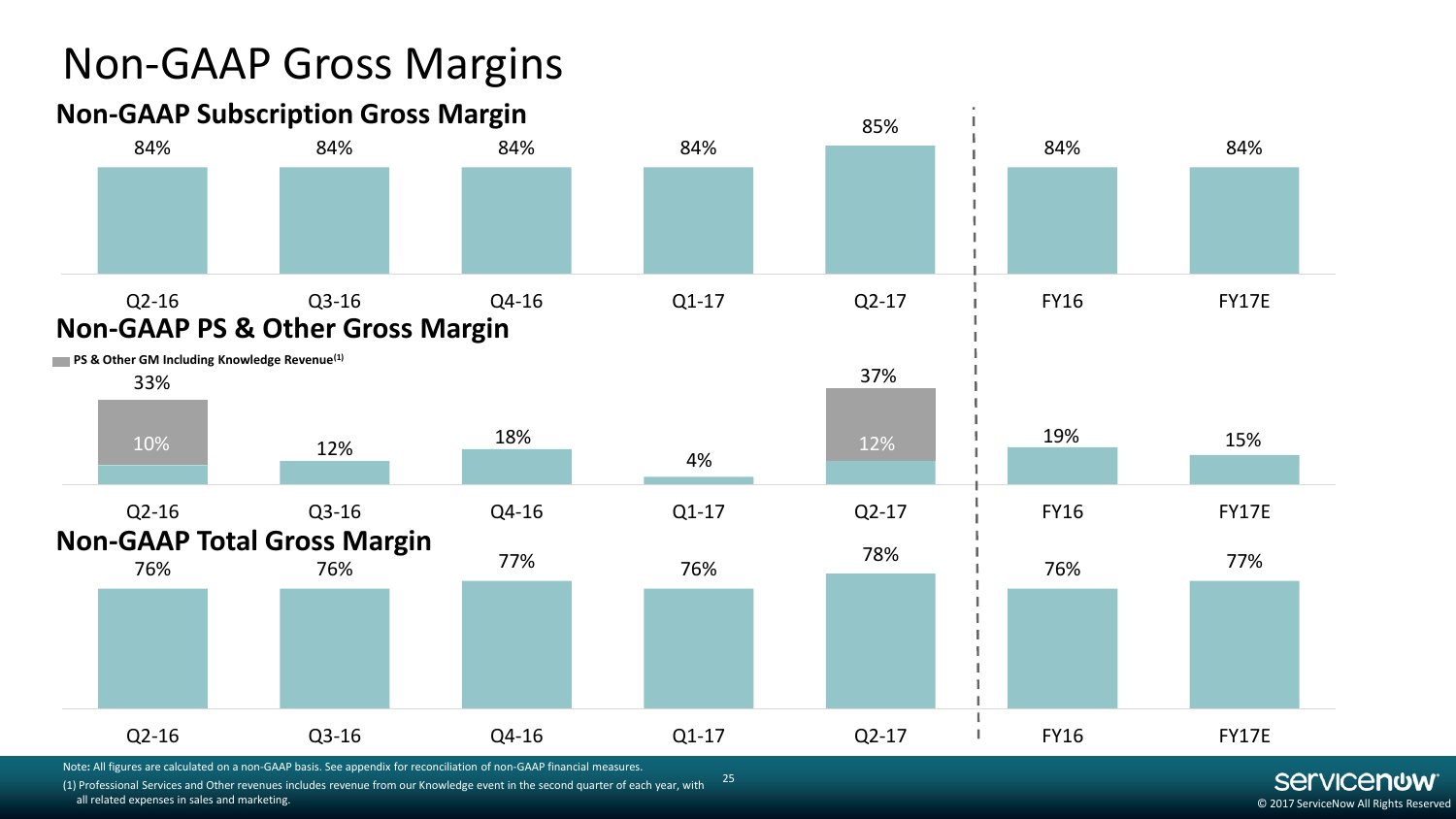

# Non-GAAP Operating and Free Cash Flow Margins

Note**:** All figures are calculated on a non-GAAP basis. See appendix for reconciliation of non-GAAP financial measures.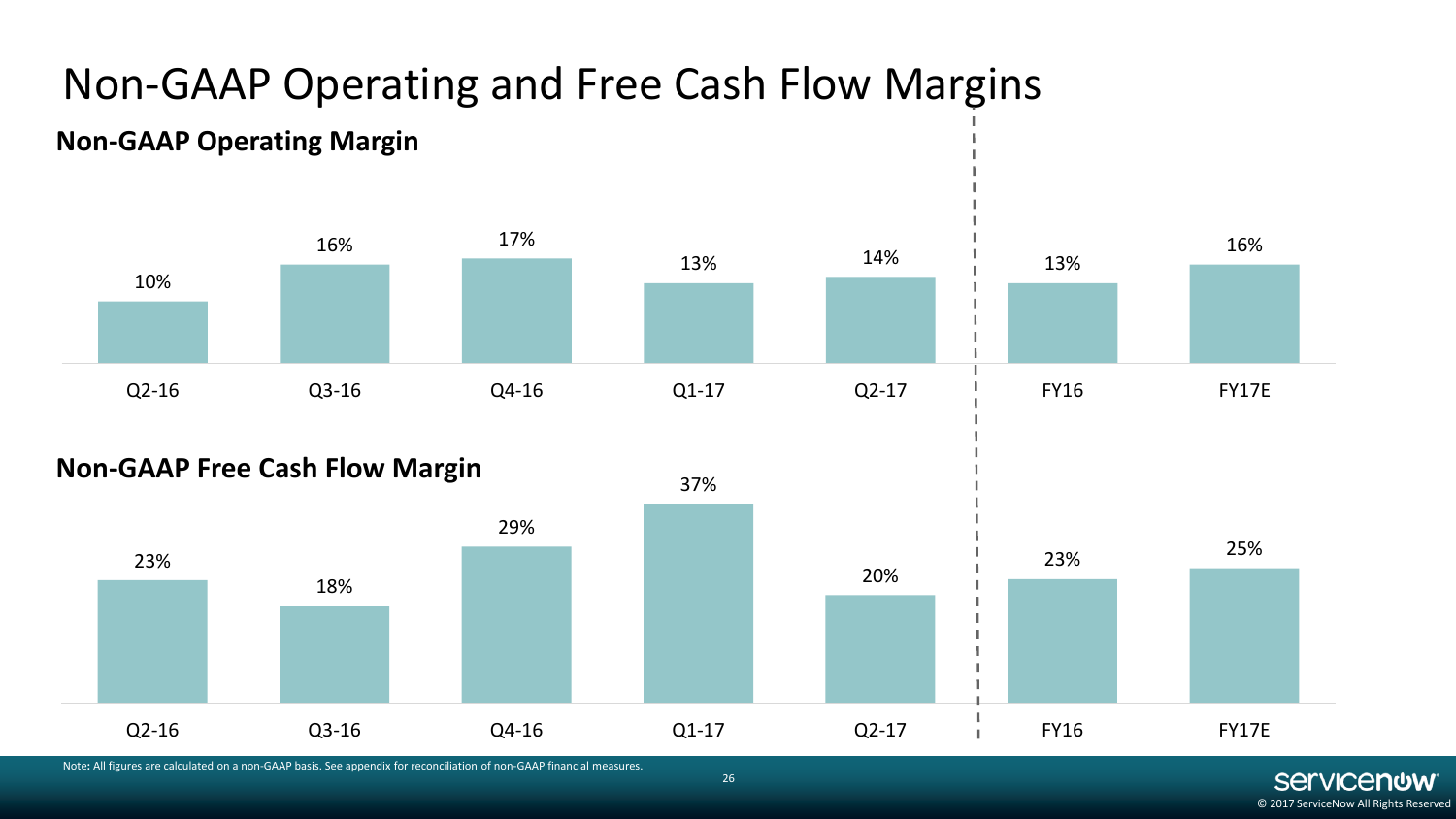### Non-GAAP Net Income and Diluted EPS

# \$26  $\frac{$42}{40}$  \$42 \$40 Q2-16 Q3-16 Q4-16 Q1-17 Q2-17 **Non-GAAP Net Income (\$M)**

**Non-GAAP Diluted EPS**





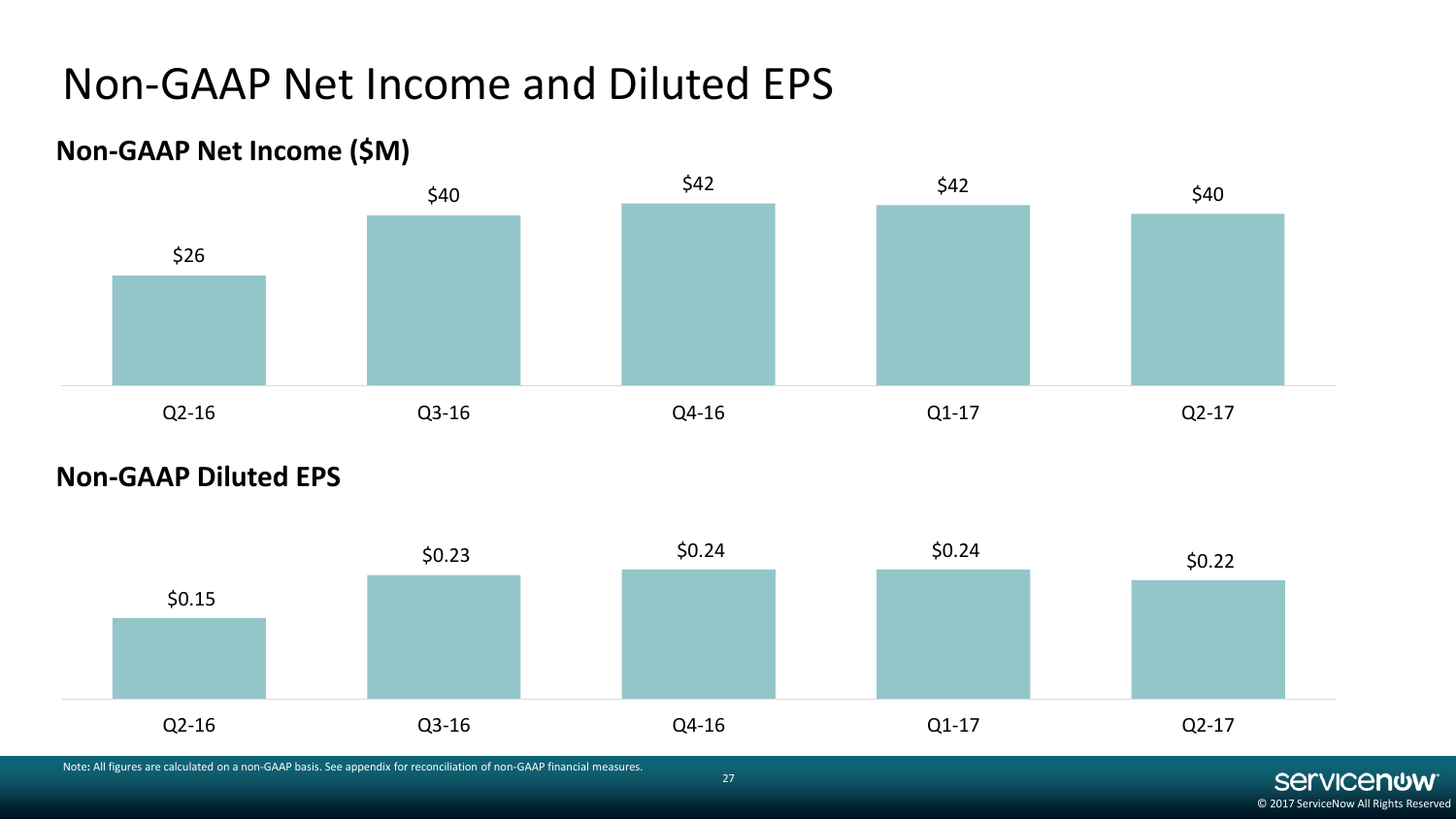# Appendix

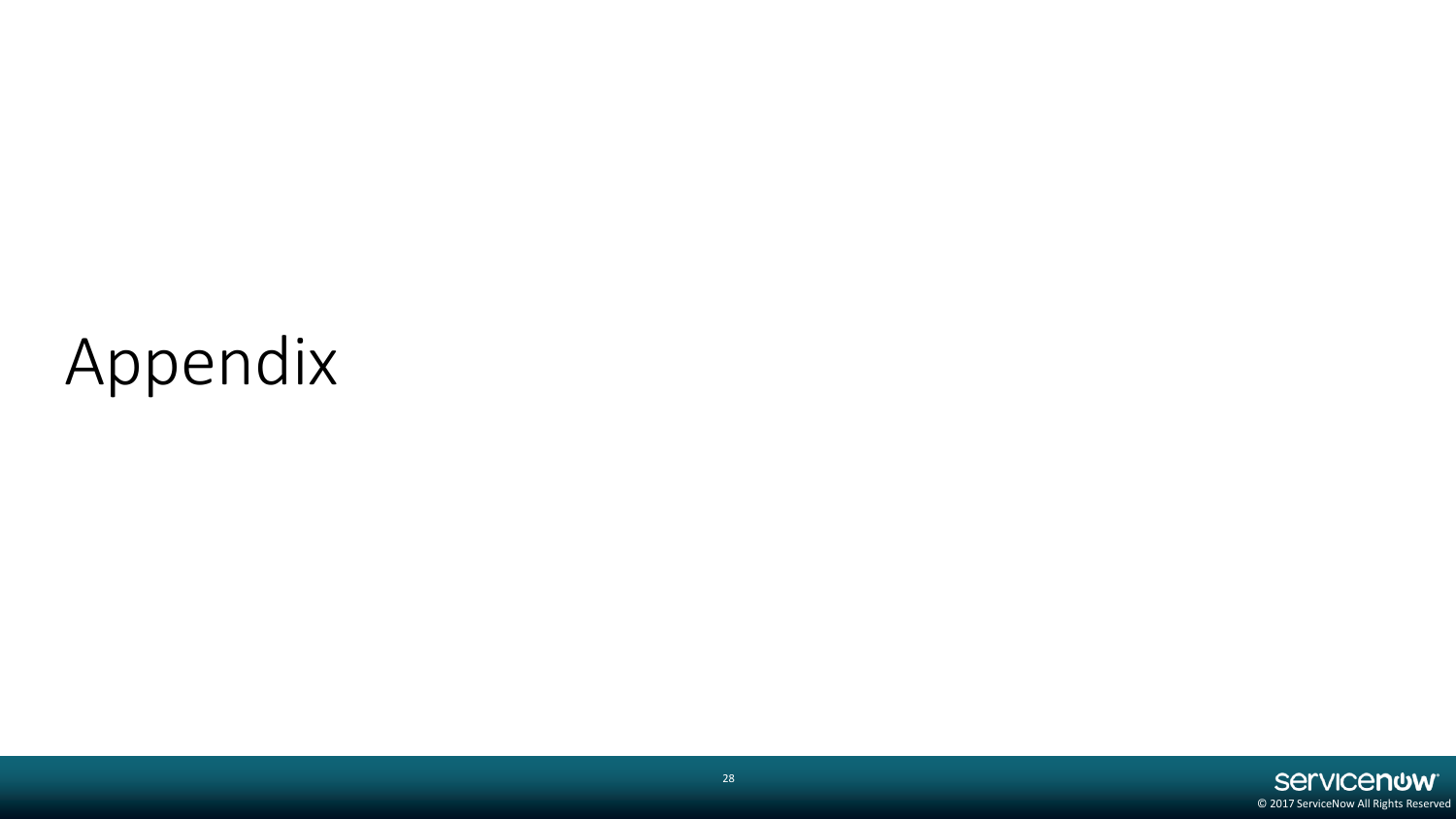#### GAAP to Non-GAAP Reconciliation – Revenues and Billings

| in millions (except %'s)                                                                     |              | Q1-15             | $Q2-15$         | $Q3-15$           | Q4-15              | 2015                   | Q1-16             | $Q2-16$           | Q3-16              | Q4-16             | 2016                | Q1-17            | $Q2-17$           | Q3-17E Midpoint 2017E Midpoint |         |
|----------------------------------------------------------------------------------------------|--------------|-------------------|-----------------|-------------------|--------------------|------------------------|-------------------|-------------------|--------------------|-------------------|---------------------|------------------|-------------------|--------------------------------|---------|
| <b>GAAP Subscription Revenues</b>                                                            | $\zeta$      | 179.9 \$          | $200.5$ \$      | $223.2$ \$        | $244.7$ \$         | 848.3 \$               | $267.4$ \$        | 290.7 \$          | $318.9$ \$         | $344.6$ \$        | $1,221.6$ \$        | $376.1$ \$       | $411.0 \div$      | $444.0$ \$                     | 1,712.0 |
| (+) Effects of Foreign Currency Rate Fluctuations                                            |              |                   |                 | $\sim$            |                    | $\sim$                 | 1.5               | (1.7)             | 0.7                | 5.7               | 6.3                 | 6.5              | 6.0               | (2.0)                          | 2.0     |
| Non-GAAP Adjusted Subscription Revenues <sup>(1)</sup>                                       | S.           | 179.9 \$          | $200.5$ \$      | $223.2$ \$        | $244.7$ \$         | 848.3 \$               | $268.9$ \$        | $289.0$ \$        | $319.6$ \$         | $350.3$ \$        | $1,227.9$ \$        | 382.7 \$         | 417.0 \$          | $442.0$ \$                     | 1,714.0 |
| YoY Non-GAAP Adjusted Subscription Revenues Growth Rates                                     |              |                   |                 |                   |                    |                        | 49%               | 44%               | 43%                | 43%               | 45%                 | 43%              | 43%               | 38%                            | 40%     |
| <b>GAAP Subscription Revenues</b>                                                            | $\sim$       | 179.9 \$          | $200.5$ \$      | $223.2$ \$        | $244.7$ \$         | 848.3 \$               | $267.4$ \$        | 290.7 \$          | 318.9 <sup>5</sup> | $344.6$ \$        | $1,221.6$ \$        | $376.1$ \$       | $411.0 \quad $$   | $444.0$ \$                     | 1,712.0 |
| (+) Increase in Subscription Deferred Revenues                                               |              | 53.3              | 40.3            | 23.0              | 73.2               | 190.0                  | 63.9              | 42.1              | 43.8               | 139.3             | 289.1               | 102.6            | 45.6              | 49.0                           | 358.0   |
| <b>Non-GAAP Subscription Billings</b>                                                        | $\zeta$      | $233.2$ \$        | $240.8$ \$      | $246.2$ \$        | $317.9$ \$         | $1,038.3$ \$           | $331.3$ \$        | 332.8 \$          | $362.7$ \$         | 483.9 \$          | $1,510.7$ \$        | 478.7 \$         | 456.6 \$          | $493.0$ \$                     | 2,070.0 |
| YoY Non-GAAP Subscription Billings Growth Rates <sup>(4)</sup>                               |              | 47%               | 50%             | 39%               | 34%                | 42%                    | 42%               | 38%               | 47%                | 52%               | 46%                 | 44%              | 37%               | 36%                            | 37%     |
| (+) Effects of Foreign Currency Rate Fluctuations                                            |              |                   |                 | $\sim$            |                    | $\sim$                 | 2.7               | (1.6)             | 0.7                | 6.5               | 8.2                 | 8.8              | 8.0               | (2.0)                          | 3.0     |
| (+) Effects of Fluctuations in Billings Duration <sup>(3)</sup>                              |              |                   |                 |                   |                    |                        | (0.6)             | (0.7)             | (1.8)              | (13.2)            | (16.3)              | (21.3)           | 3.4               | 6.0                            | 5.0     |
| Non-GAAP Adjusted Subscription Billings <sup>(2)</sup>                                       |              | $233.2$ \$        | $240.8$ \$      | $246.2$ \$        | $317.9$ \$         | $1,038.3$ \$           | 333.4 \$          | $330.5$ \$        | $361.6$ \$         | $477.2$ \$        | $1,502.6$ \$        | 466.2 \$         | 468.0 \$          | 497.0 \$                       | 2,078.0 |
| YoY Non-GAAP Adjusted Subscription Billings Growth Rates                                     |              |                   |                 |                   |                    |                        | 43%               | 37%               | 47%                | 50%               | 44%                 | 41%              | 41%               | 37%                            | 38%     |
| <b>GAAP Professional Services and Other Revenues</b>                                         | $\mathsf{S}$ | $32.1\frac{1}{2}$ | 46.2 $\sqrt{5}$ | $38.0\frac{2}{3}$ | 41.0 \$            | 157.2 $\hat{S}$        | $38.5\frac{2}{3}$ | 50.6 <sup>5</sup> | $38.8\frac{1}{5}$  | $41.1\frac{1}{2}$ | 168.9 \$            | $40.6$ \$        | 60.7 <sup>5</sup> | 46.5 \$                        | 194.0   |
| (+) Effects of Foreign Currency Rate Fluctuations                                            |              | $\sim$            | $\sim$          | $\sim$            | $\sim$ $-$         | $\sim$                 | 0.3               | (0.4)             | (0.1)              | 0.3               | 0.2                 | 0.7              | 0.8               | (1.0)                          | $\sim$  |
| Non-GAAP Adjusted Professional Services and Other Revenues <sup>(1)</sup>                    | $\mathsf{S}$ | $32.1\frac{1}{2}$ | 46.2 \$         | $38.0\frac{2}{3}$ | 41.0 \$            | 157.2 $\frac{1}{2}$    | $38.8\frac{1}{5}$ | $50.2 \quad $$    | $38.7\frac{2}{9}$  | $41.4$ \$         | $169.1$ \$          | $41.3$ \$        | $61.5$ \$         | 45.5 \$                        | 194.0   |
| YoY Non-GAAP Adjusted Professional Services and Other Revenues<br><b>Growth Rates</b>        |              |                   |                 |                   |                    |                        | 21%               | 9%                | 2%                 | 1%                | 8%                  | 8%               | 21%               | 19%                            | 15%     |
| <b>GAAP Professional Services and Other Revenues</b>                                         |              | $32.1\frac{1}{5}$ | 46.2 $\sqrt{5}$ | $38.0\frac{2}{3}$ | 41.0 \$            | $157.2 \quad \text{S}$ | $38.5\frac{2}{3}$ | $50.6$ \$         | $38.8\frac{1}{5}$  | $41.1 \;$ \$      | 168.9 \$            | $40.6$ \$        | 60.7 <sup>5</sup> | 46.5 \$                        | 194.0   |
| (+) Increase (Decrease) in Professional Services and<br><b>Other Deferred Revenues</b>       |              | 2.5               | (5.6)           | 2.2               | 6.8                | 5.9                    | 6.9               | (8.5)             | 2.8                | 9.8               | 11.1                | 9.9              | (12.4)            | 3.0                            | 12.0    |
| Non-GAAP Professional Services and Other Billings                                            |              | $34.6$ \$         | 40.6 \$         | $40.2 \quad$ \$   | 47.8 \$            | $163.1$ \$             | $45.4\frac{1}{5}$ | 42.1 S            | $41.6$ \$          | $50.9$ \$         | $180.0$ \$          | $50.5$ \$        | $48.3\quad$       | 49.5 \$                        | 206.0   |
| YoY Non-GAAP Professional Services and Other Billings Growth Rates <sup>(4)</sup>            |              | 51%               | 48%             | 31%               | 31%                | 39%                    | 32%               | 4%                | 3%                 | 6%                | 10%                 | 11%              | 15%               | 19%                            | 14%     |
| (+) Effects of Foreign Currency Rate Fluctuations                                            |              | $\sim$            | $\sim$          | $\sim$            | $\sim$             | $\sim$                 | 0.3               | (0.4)             | (0.1)              | 0.3               | 0.2                 | 0.7              | 0.8               | (1.0)                          | $\sim$  |
| Non-GAAP Adjusted Professional Services and Other Billings <sup>(2)</sup>                    |              | $34.6$ \$         | 40.6 \$         | $40.2 \quad $$    | $47.8$ \$          | $163.1 \quad $$        | 45.7 <sup>5</sup> | 41.7 <sup>5</sup> | 41.5 \$            | $51.2$ \$         | 180.2 $\frac{1}{2}$ | $51.2$ \$        | $49.1\frac{1}{2}$ | 48.5 \$                        | 206.0   |
| YoY Non-GAAP Adjusted Professional Services and Other Billings Growth Rates                  |              |                   |                 |                   |                    |                        | 32%               | 3%                | 3%                 | 7%                | 10%                 | 13%              | 16%               | 18%                            | 14%     |
| <b>GAAP Total Revenues</b>                                                                   | $\zeta$      | $212.0$ \$        | 246.7 S         | $261.2 \quad$     | $285.7$ \$         | $1,005.5$ \$           | $305.9$ \$        | $341.3$ \$        | $357.7$ \$         | 385.7 \$          | $1,390.5$ \$        | 416.8 \$         | $471.7$ \$        | 490.5 \$                       | 1,906.0 |
| (+) Effects of Foreign Currency Rate Fluctuations                                            |              |                   |                 | $\sim$            | $\sim$             | $\sim$                 | 1.8               | (2.1)             | 0.6                | 6.0               | 6.5                 | 7.2              | 6.8               | (3.0)                          | 2.0     |
| Non-GAAP Adjusted Total Revenues <sup>(1)</sup>                                              | $\zeta$      | $212.0$ \$        | $246.7$ \$      | $261.2 \quad$     | 285.7 \$           | $1,005.5$ \$           | $307.7$ \$        | 339.2 \$          | $358.3$ \$         | 391.7 \$          | $1,397.0$ \$        | 424.0 \$         | 478.5 \$          | 487.5 \$                       | 1,908.0 |
| YoY Non-GAAP Adjusted Total Revenues Growth Rates                                            |              |                   |                 |                   |                    |                        | 45%               | 37%               | 37%                | 37%               | 39%                 | 39%              | 40%               | 36%                            | 37%     |
| <b>GAAP Total Revenues</b>                                                                   | Ŝ.           | $212.0$ \$        | $246.7$ \$      | $261.2 \div$      | 285.7 \$           | $1,005.5$ \$           | $305.9$ \$        | $341.3$ \$        | $357.7$ \$         | 385.7 \$          | $1,390.5$ \$        | 416.8 \$         | $471.7$ \$        | 490.5 \$                       | 1,906.0 |
| (+) Increase in Total Deferred Revenues from Consolidated<br><b>Statements of Cash Flows</b> |              | 55.8              | 34.7            | 25.2              | 80.0               | 195.9                  | 70.8              | 33.6              | 46.6               | 149.1             | $300.2 \quad$       | $112.4 \quad$ \$ | $33.2 \quad$ \$   | 52.0                           | 370.0   |
| <b>Non-GAAP Total Billings</b>                                                               | $\zeta$      | $267.8$ \$        | $281.4$ \$      | $286.4$ \$        | 365.7 <sup>6</sup> | $1,201.4$ \$           | $376.7$ \$        | 374.9 \$          | $404.3$ \$         | 534.8 \$          | $1,690.7$ \$        | $529.2$ \$       | $504.9$ \$        | $542.5$ \$                     | 2,276.0 |
| YoY Non-GAAP Total Billings Growth <sup>(4)</sup>                                            |              | 48%               | 50%             | 38%               | 33%                | 41%                    | 41%               | 33%               | 41%                | 46%               | 41%                 | 40%              | 35%               | 34%                            | 35%     |
| (+) Effects of Foreign Currency Rate Fluctuations                                            |              |                   |                 | $\sim$            |                    | $\sim$                 | 3.0               | (2.0)             | 0.6                | 6.8               | 8.4                 | 9.5              | 8.8               | (3.0)                          | 3.0     |
| (+) Effects of Fluctuations in Billings Duration <sup>(3)</sup>                              |              |                   |                 | $\sim$            |                    | $\sim$                 | (0.6)             | (0.7)             | (1.8)              | (13.2)            | (16.3)              | (21.3)           | 3.4               | 6.0                            | 5.0     |
| Non-GAAP Adjusted Total Billings <sup>(2)</sup>                                              | $\mathsf{S}$ | $267.8$ \$        | $281.4 \quad $$ | $286.4$ \$        | 365.7 \$           | $1,201.4$ \$           | 379.1 \$          | $372.2$ \$        | $403.1$ \$         | $528.4$ \$        | $1,682.8$ \$        | 517.5 \$         | $517.1$ \$        | $545.5$ \$                     | 2,284.0 |
| YoY Non-GAAP Adjusted Total Billings Growth Rates                                            |              |                   |                 |                   |                    |                        | 42%               | 32%               | 41%                | 45%               | 40%                 | 37%              | 38%               | 35%                            | 35%     |

Adjusted revenues and the corresponding growth rates are derived by applying the exchange rates in effect during the comparison period rather than the actual exchange rates in effect during the current period.

(2) Adjusted billings and the corresponding growth rates are derived by applying the exchange rates in effect during the comparison period rather than the actual/forecasted exchange rates during the comparison period, and comparison period.

(3) Results and guidance are adjusted for constant duration by replacing the portion of multi-year billings in excess of twelve months during the current period with the portion of multi-year billings in excess of twelve m weighted average billings duration in effect during the current period. As multi-year billings grow and durations lengthen, our new methodology provides more meaningful information on the impact of multi-year billings fluc

Refer to Q3 FY16 IR deck on our investor relations website for the GAAP to non-GAAP reconciliation of YoY billings growth rates for FY15 (full year and by quarter).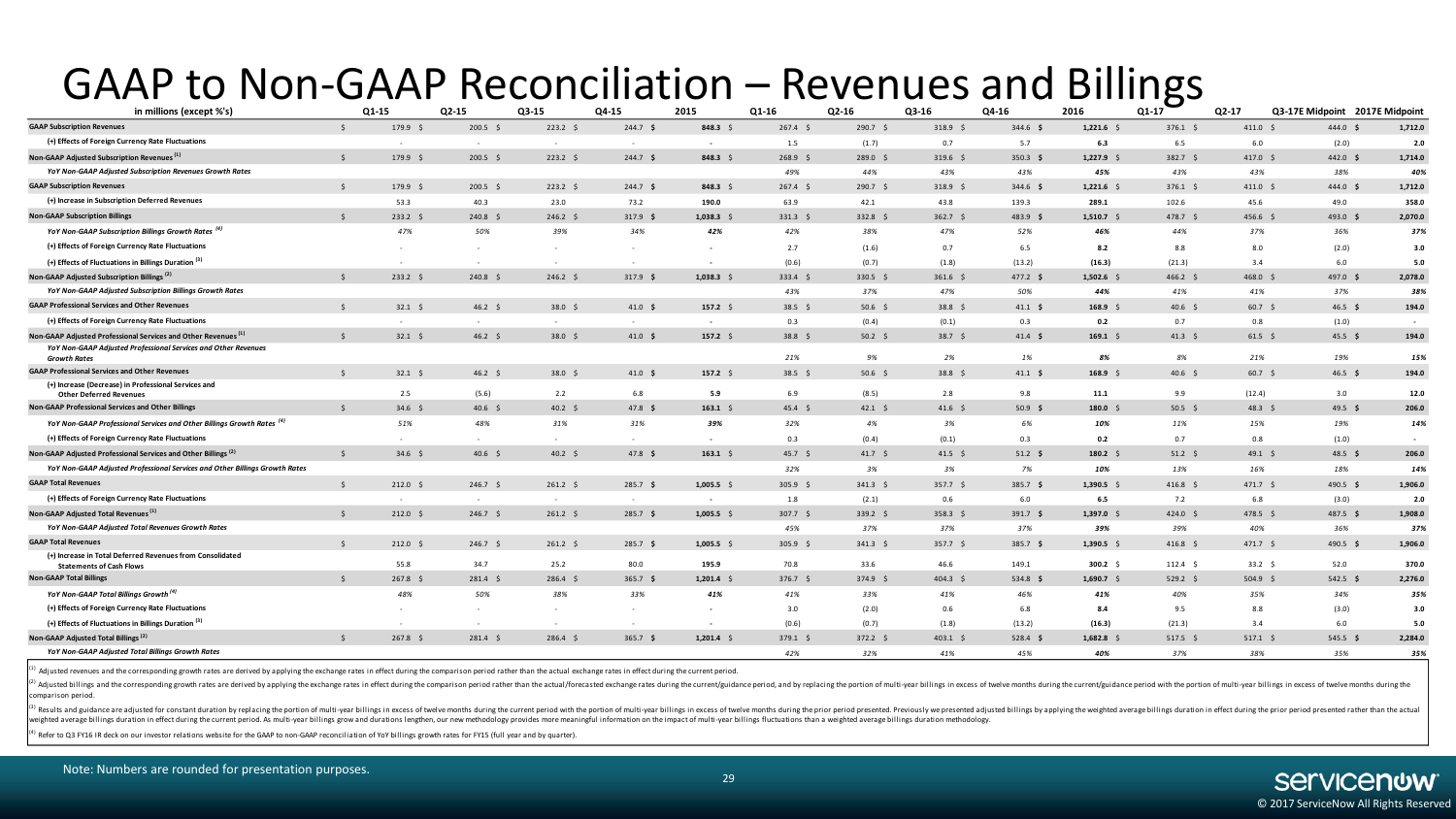#### GAAP to Non-GAAP Reconciliation – Other

| in millions (except %'s and per share data)                        |     | 2015             | Margin   |    | Q1-16           | Margin        |    | Q2-16          | Margin       |              | Q3-16                    | Margin      |               | Q4-16                    | Margin      |     | 2016             | Margin       |    | Q1-17                            | Margin       |                    | $Q2-17$        | <b>Margin</b> | <b>FY17E Margin</b> |
|--------------------------------------------------------------------|-----|------------------|----------|----|-----------------|---------------|----|----------------|--------------|--------------|--------------------------|-------------|---------------|--------------------------|-------------|-----|------------------|--------------|----|----------------------------------|--------------|--------------------|----------------|---------------|---------------------|
| <b>GAAP Subscription Gross Profit</b>                              | Ŝ.  | 664.9            | 78%      | S. | 214.6           | 80%           |    | 234.3          | 81%          | S.           | 257.4                    | 81%         | Ŝ             | 279.9                    | 81%         | -S  | 986.2            | 81%          | S. | 305.8                            | 81%          | Ŝ.                 | 335.2          | 82%           | 81%                 |
| (+) Subscription SBC                                               |     | 23.4             | 3%       |    | 6.6             | 3%            |    | 7.0            | 2%           |              | 7.1                      | 2%          |               | 7.7                      | 2%          |     | 28.5             | 2%           |    | 7.9                              | 2%           |                    | 9.0            | 2%            | 2%                  |
| (+) Subscription Amort of Purchased Intangibles                    |     | 11.1             | 1%       |    | 2.8             | 1%            |    | 3.1            | 1%           |              | 3.4                      | 1%          |               | 3.4                      | 1%          |     | 12.6             | 1%           |    | 3.6                              | 1%           |                    | 3.7            | 1%            | 1%                  |
| <b>Non-GAAP Subscription Gross Profit</b>                          |     | 699.4            | 82%      | -S | 224.0           | 84%           |    | 244.4          | 84%          |              | 267.9                    | 84%         | <sup>\$</sup> | 291.0                    | 84%         | -S  | 1,027.3          | 84%          |    | 317.3                            | 84%          | -Ś                 | 347.9          | 85%           | 84%                 |
| <b>GAAP Professional Services and Other Gross Profit (Loss)</b>    | -\$ | 11.1             | 7%       | -S | (3.0)           | (8%)          |    | 10.3           | 20%          |              | (2.5)                    | (7%)        | S             | 0.8                      | 2%          | -S  | 5.6              | 3%           |    | (5.4)                            | (13%)        | - S                | 14.8           | 24%           | 0%                  |
| (+) Professional Services and Other SBC                            |     | 23.3             | 15%      |    | 6.8             | 18%           |    | 6.1            | 13%          |              | 7.1                      | 19%         |               | 6.4                      | 16%         |     | 26.4             | 16%          |    | 6.9                              | 17%          |                    | 7.6            | 13%           | 15%                 |
| Non-GAAP Professional Services and Other Gross Profit              | Ŝ.  | 34.4             | 22%      | Ŝ. | 3.8             | 10%           |    | 16.4           | 33%          |              | 4.6                      | 12%         | <sup>\$</sup> | 7.2                      | 18%         | -Ś  | 32.0             | 19%          |    | 1.5                              | 4%           |                    | 22.4           | 37%           | 15%                 |
| <b>GAAP Gross Profit</b>                                           | - Ś | 676.1            | 67%      | -S | 211.6           | 69%           |    | 244.6          | 71%          |              | 254.8                    | 71%         | <sup>\$</sup> | 280.7                    | 73%         | -S  | 991.8            | 71%          |    | 300.3                            | 72%          | -Ś                 | 350.0          | 74%           | 73%                 |
| (+) SBC                                                            |     | 46.7             | 5%       |    | 13.4            | 4%            |    | 13.1           | 4%           |              | 14.3                     | 4%          |               | 14.1                     | 3%          |     | 54.9             | 4%           |    | 14.9                             | 3%           |                    | 16.6           | 3%            | 3%                  |
| (+) Amort of Purchased Intangibles                                 |     | 11.1             | 1%       |    | 2.8             | 1%            |    | 3.1            | 1%           |              | 3.4                      | 1%          |               | 3.4                      | 1%          |     | 12.6             | 1%           |    | 3.6                              | 1%           |                    | 3.7            | 1%            | 1%                  |
| <b>Total Non-GAAP Gross Profit</b>                                 |     | 733.8            | 73%      | -S | 227.8           | 74%           |    | 260.8          | 76%          |              | 272.5                    | 76%         | <sup>\$</sup> | 298.2                    | 77%         | -S  | 1,059.3          | 76%          |    | 318.8                            | 76%          | Ŝ.                 | 370.3          | 78%           | 77%                 |
| <b>GAAP Sales and Marketing</b>                                    | - Ś | 498.4            | 50%      | -Ś | 158.6           | 52%           |    | 186.5          | 55%          |              | 166.5                    | 47%         | <sup>\$</sup> | 188.9                    | 49%         | -Ś  | 700.5            | 50%          |    | 212.1                            | 51%          | Ŝ.                 | 247.2          | 52%           | N/A                 |
| (-) Sales and Marketing SBC                                        |     | 102.4            | 10%      |    | 31.0            | 10%           |    | 32.9           | 10%          |              | 31.9                     | 9%          |               | 35.9                     | 9%          |     | 131.6            | 9%           |    | 38.4                             | 9%           |                    | 42.3           | 9%            | N/A                 |
| (-) Sales and Marketing Amort of Purchased Intangibles             |     | 0.5              | 0%       |    |                 | 0%            |    | 0.1            | 0%           |              | 0.1                      | 0%          |               | 0.1                      | 0%          |     | 0.3              | 0%           |    | 0.1                              | 0%           |                    | 0.1            | 0%            | N/A                 |
| <b>Non-GAAP Sales and Marketing</b>                                |     | 395.5            | 39%      | -S | 127.6           | 42%           |    | 153.5          | 45%          | -S           | 134.5                    | 38%         | S             | 152.9                    | 40%         | -S  | 568.6            | 41%          |    | 173.6                            | 42%          | <sub>S</sub>       | 204.8          | 43%           | N/A                 |
| <b>GAAP Research and Development</b>                               | \$  | 217.4            | 22%      |    | 65.9            | 22%           |    | 70.4           | 21%          |              | 75.0                     | 21%         | Ś             | 73.9                     | 19%         | -S  | 285.2            | 21%          |    | 84.5                             | 20%          | Ŝ.                 | 90.0           | 19%           | N/A                 |
| (-) Research and Development SBC                                   |     | 70.3             | 8%       |    | 20.5            | 7%            |    | 21.0           | 7%           |              | 21.4                     | 6%          |               | 18.7                     | 5%          |     | 81.7             | 6%           |    | 21.8                             | 5%           |                    | 22.7           | 5%            | N/A                 |
| (-) Research and Development Amort of Purchased Intangibles        |     | $\sim$           | 0%       |    |                 | 0%            |    | 0.3            | 0%           |              | 0.4                      | 0%          |               | 0.5                      | 0%          |     | 1.2              | 0%           |    | 0.5                              | 0%           |                    | 0.5            | 0%            | N/A                 |
| Non-GAAP Research and Development                                  | \$. | 147.1            | 15%      | Ŝ. | 45.4            | 15%           | ∣< | 49.1           | 14%          | $\zeta$      | 53.2                     | 15%         | Ś             | 54.7                     | 14%         | -\$ | 202.3            | 15%          |    | 62.2                             | 15%          | S.                 | 66.8           | 14%           | N/A                 |
| <b>GAAP General and Administrative</b>                             | \$  | 126.6            | 12%      | .S | 41.2            | 13%           |    | 36.1           | 11%          |              | 40.1                     | 11%         | <sup>\$</sup> | 41.5                     | 11%         | -\$ | 158.9            | 11%          |    | 46.3                             | 11%          | Ŝ.                 | 51.5           | 11%           | N/A                 |
| (-) General and Administrative SBC                                 |     | 38.4             | 3%       |    | 10.4            | 3%            |    | 11.1           | 4%           |              | 13.5                     | 4%          |               | 14.4                     | 4%          |     | 49.4             | 3%           |    | 14.9                             | 4%           |                    | 16.5           | 3%            | N/A                 |
| (-) General and Administrative Amort of Purchased Intangibles      |     | 0.1              | 0%       |    | 0.1             | 0%            |    | 0.3            | 0%           |              | 0.3                      | 0%          |               | 0.3                      | 0%          |     | 1.0              | 0%           |    | 0.5                              | 0%           |                    | 0.5            | 0%            | N/A                 |
| (-) General and Administrative Business Combination and Other      |     |                  |          |    |                 |               |    |                |              |              |                          |             |               |                          |             |     |                  |              |    |                                  |              |                    |                |               |                     |
| <b>Related Costs</b><br><b>Non-GAAP General and Administrative</b> | \$. |                  | 0%       |    | 0.3             | 0%            |    | 0.6            | 0%           | $\mathsf{S}$ | $\sim$                   | 0%          |               | - 1                      | 0%          |     | 0.9              | 0%           |    | 0.2                              | 0%           |                    | 1.1            | 1%<br>7%      | N/A                 |
| <b>GAAP Legal Settlements</b>                                      | Ŝ.  | 88.1             | 9%       | .S | 30.4            | 10%           |    | 24.1           | 7%           |              | 26.3                     | 7%          | Ś             | 26.8                     | 7%          | -Ś  | 107.6<br>270.0   | 8%           |    | 30.7                             | 7%           | -Ś                 | 33.4           |               | N/A<br>N/A          |
| (-) Legal Settlements                                              |     |                  | 0%<br>0% |    | 270.0           | 88%<br>88%    |    |                | 0%<br>0%     |              | $\overline{\phantom{a}}$ | 0%<br>0%    | Ś             |                          | 0%<br>0%    | -S  | 270.0            | 19%<br>19%   |    | $\sim$                           | 0%<br>0%     | -Ś                 |                | 0%<br>0%      | N/A                 |
| <b>Non-GAAP Legal Settlements</b>                                  |     |                  | 0%       | -Ś | 270.0           | 0%            |    |                | 0%           |              |                          | 0%          |               |                          | 0%          | .s  |                  | 0%           |    |                                  | 0%           |                    |                | 0%            | N/A                 |
| <b>GAAP Operating Loss</b>                                         | - Ś |                  | (17%)    | -Ś |                 |               |    |                |              |              |                          |             | $\zeta$       |                          |             | -Ś  |                  |              |    |                                  |              | $\dot{\mathbf{S}}$ |                |               |                     |
| $(+)$ SBC                                                          |     | (166.4)<br>257.7 | 26%      |    | (324.2)<br>75.3 | (106%)<br>25% |    | (48.3)<br>78.1 | (14%)<br>23% |              | (26.8)<br>81.1           | (7%)<br>22% |               | (23.6)<br>83.1           | (6%)<br>22% |     | (422.8)<br>317.6 | (30%)<br>23% |    | (42.5)<br>89.9                   | (10%)<br>22% |                    | (38.7)<br>98.1 | (8%)<br>21%   | (5%)<br>20%         |
| (+) Amort of Purchased Intangibles                                 |     |                  |          |    |                 |               |    |                |              |              |                          |             |               |                          | 1%          |     |                  | 1%           |    | 4.7                              |              |                    |                |               | 1%                  |
| (+) Business Combination and Other Related Costs                   |     | 11.8             | 1%<br>0% |    | 2.9<br>0.3      | 1%<br>0%      |    | 3.7<br>0.6     | 1%<br>0%     |              | 4.3                      | 1%<br>0%    |               | 4.3                      | 0%          |     | 15.1<br>0.9      | 0%           |    | 0.2                              | 1%<br>0%     |                    | 4.8<br>1.1     | 1%<br>0%      | 0%                  |
| (+) Legal Settlements                                              |     |                  | 0%       |    | 270.0           | 88%           |    |                | 0%           |              |                          | 0%          |               | $\overline{\phantom{a}}$ | 0%          |     | 270.0            | 19%          |    |                                  | 0%           |                    |                | 0%            | 0%                  |
| <b>Non-GAAP Operating Profit</b>                                   |     | 103.1            | 10%      | -S | 24.3            | 8%            |    | 34.2           | 10%          | -S           | 58.6                     | 16%         | S             | 63.8                     | 17%         | - S | 180.9            | 13%          |    | $\overline{\phantom{a}}$<br>52.3 | 13%          | <sub>S</sub>       | 65.3           | 14%           | 16%                 |
| <b>GAAP Net Loss</b>                                               | - Ś | (198.4)          | (20%)    |    | (333.3)         | (109%)        |    | (49.6)         | (15%)        |              | (36.3)                   | (10%)       | Ś             | (32.6)                   | (8%)        |     | (451.8)          | (32%)        |    | (40.7)                           | (10%)        |                    | (56.5)         | (12%)         | N/A                 |
| (+) SBC                                                            |     | 257.7            | 26%      |    | 75.3            | 25%           |    | 78.1           | 23%          |              | 81.1                     | 22%         |               | 83.1                     | 22%         |     | 317.6            | 23%          |    | 89.9                             | 22%          |                    | 98.1           | 21%           | N/A                 |
| (+) Amort of Purchased Intangibles                                 |     | 11.8             | 1%       |    | 2.9             | 1%            |    | 3.7            | 1%           |              | 4.3                      | 1%          |               | 4.3                      | 1%          |     | 15.1             | 1%           |    | 4.7                              | 1%           |                    | 4.8            | 1%            | N/A                 |
| (+) Business Combination and Other Related Costs                   |     |                  | 0%       |    |                 | 0%            |    | 0.6            | 0%           |              |                          |             |               |                          |             |     |                  | 0%           |    | 0.2                              | 0%           |                    |                |               | N/A                 |
| (+) Legal Settlements                                              |     |                  | 0%       |    | 0.3<br>270.0    | 88%           |    |                | 0%           |              |                          | 0%<br>0%    |               |                          | 0%<br>0%    |     | 0.9<br>270.0     | 19%          |    |                                  | 0%           |                    | 1.1            | 0%<br>0%      | N/A                 |
| (+) Amortization of debt discount and issuance costs for the       |     |                  |          |    |                 |               |    |                |              |              |                          |             |               |                          |             |     |                  |              |    |                                  |              |                    |                |               |                     |
| convertible senior notes                                           |     | 31.1             | 3%       |    | 8.1             | 3%            |    | 8.2            | 2%           |              | 8.4                      | 3%          |               | 8.5                      | 2%          |     | 33.3             | 2%           |    | 8.7                              | 2%           |                    | 11.4           | 2%            | N/A                 |
| (-) Income tax expense effects related to the above adjustments    |     | 34.8             | 3%       |    | 8.8             | 3%            |    | 15.4           | 4%           |              | 18.0                     | 5%          |               | 21.0                     | 6%          |     | 63.2             | 4%           |    | 21.0                             | 5%           |                    | 19.0           | 4%            | N/A                 |
| <b>Non-GAAP Net Income</b>                                         | \$  | 67.4             | 7%       |    | 14.5            | 5%            |    | 25.6           | 7%           |              | 39.5                     | 11%         |               | 42.3                     | 11%         |     | 121.9            | 9%           |    | 41.9                             | 10%          |                    | 39.9           | 8%            | N/A                 |
|                                                                    |     |                  |          |    |                 |               |    |                |              |              |                          |             |               |                          |             |     |                  |              |    |                                  |              |                    |                |               |                     |